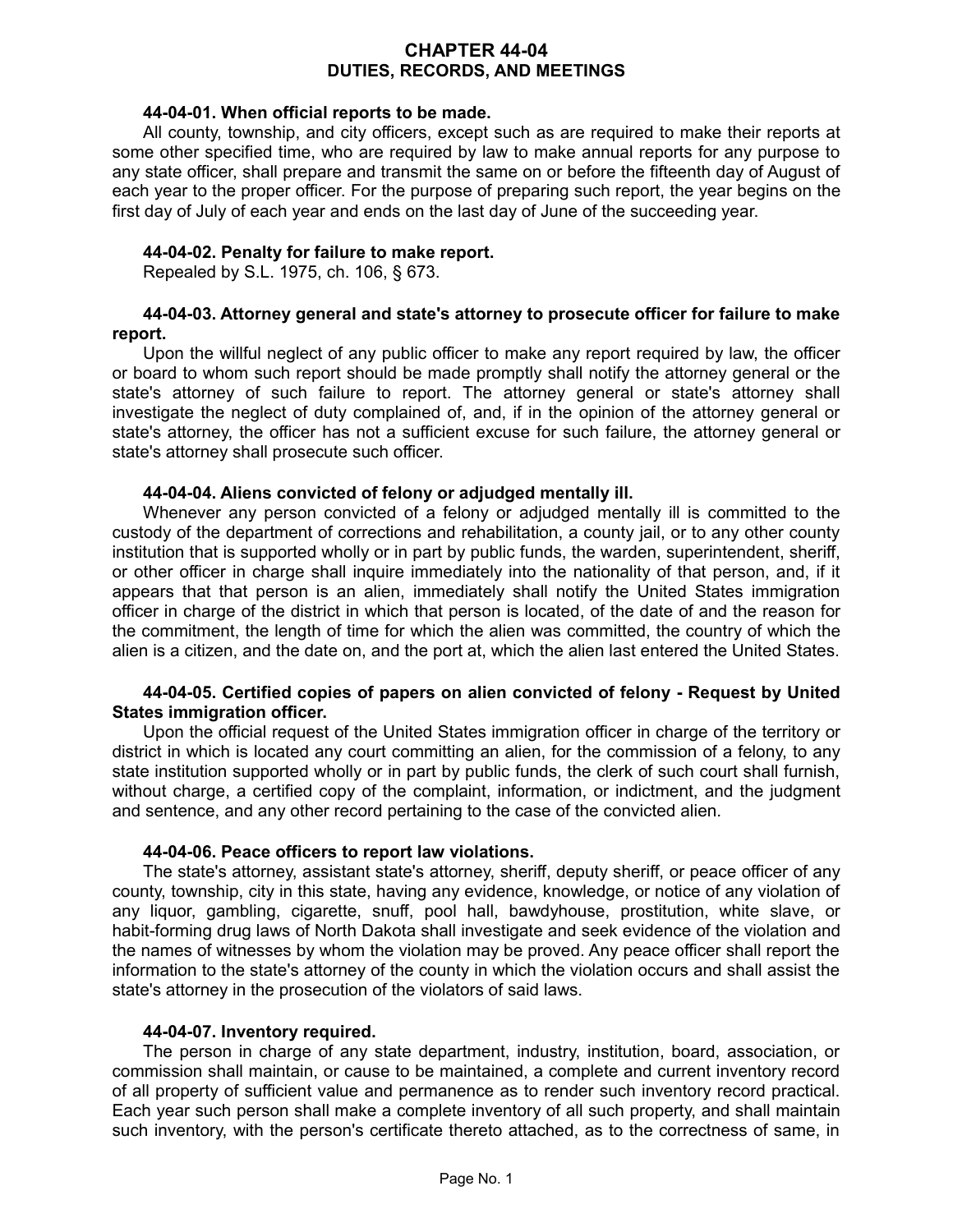the files and records of the department, industry, institution, board, association, or commission. Said inventory record must provide a comprehensive description of each item, together with manufacturer's serial number, or other means of positive identification, and must include statements of all property disposed of by any means whatsoever, including livestock and increase therefrom, and must be in such form and detail as may be prescribed by the department charged with the duty of auditing or examining such records.

## **44-04-08. Duty of the heads of state institutions and state boards, departments, or offices to make reports.**

Repealed by S.L. 1973, ch. 403, § 57.

### **44-04-09. Nepotism.**

A state official or state employee, in the exercise of that official's or employee's duties, may not serve in a supervisory capacity over, or enter a personal service contract with, that official's or employee's parent by birth or adoption, spouse, son or daughter by birth or adoption, stepchild, brother or sister by whole or half blood or by adoption, brother-in-law or sister-in-law, or son-in-law or daughter-in-law. As used in this section, "supervisory capacity" means the authority to appoint, employ, hire, assign, transfer, promote, evaluate, reward, discipline, demote, or terminate. As used in this section, "evaluate" does not include evaluations by peers or subordinates. This section does not apply to an employment relationship or contract entered before August 1, 1999; nor to any employment relationship or contract entered before the state official or employee assumed the supervisory capacity; nor to any temporary work arrangement necessary to meet a critical and urgent agency need.

## **44-04-10. Violation of provisions against nepotism - Penalty.**

Any moneys paid out, in violation of section 44-04-09, must be deducted from the salary of the hiring or contracting state official or state employee.

## **44-04-11. Offices to be kept where required by law - Penalty for violation.**

Repealed by S.L. 1975, ch. 106, § 673.

### **44-04-12. Public property must be delivered to successor.**

Unless otherwise specifically provided by law, every officer elected or appointed under the laws of this state, on going out of office, shall deliver to that officer's successor in office all public moneys, books, records, accounts, papers, documents, and property in that officer's possession belonging or appertaining to such office.

# **44-04-13. Property delivered to successor.**

Upon the death, resignation, suspension, or removal from office of any officer, all books and papers belonging to the office, and all moneys and property in the officer's hands, must be delivered to the officer's successor.

# **44-04-14. Examination of records of county officers - State's attorney to prosecute.**

At the end of the term of office of each county officer, or whenever it may seem advisable, the board of county commissioners may secure an examination of the records in that person's office by the state auditor or other competent accountants. Any failure or irregularity discovered must be remedied or the state's attorney shall prosecute the officer guilty thereof for neglect as provided in section 44-04-03.

### **44-04-15. Examination of records of local officers - State's attorney to prosecute.**

At the end of the term of office of each city, township, or school district officer, the city council or board of city commissioners, board of township supervisors, or school board, as the case may be, shall examine the records of that officer's office in the manner provided by section 44-04-14 or shall employ a competent accountant to make such examination. Upon complaint of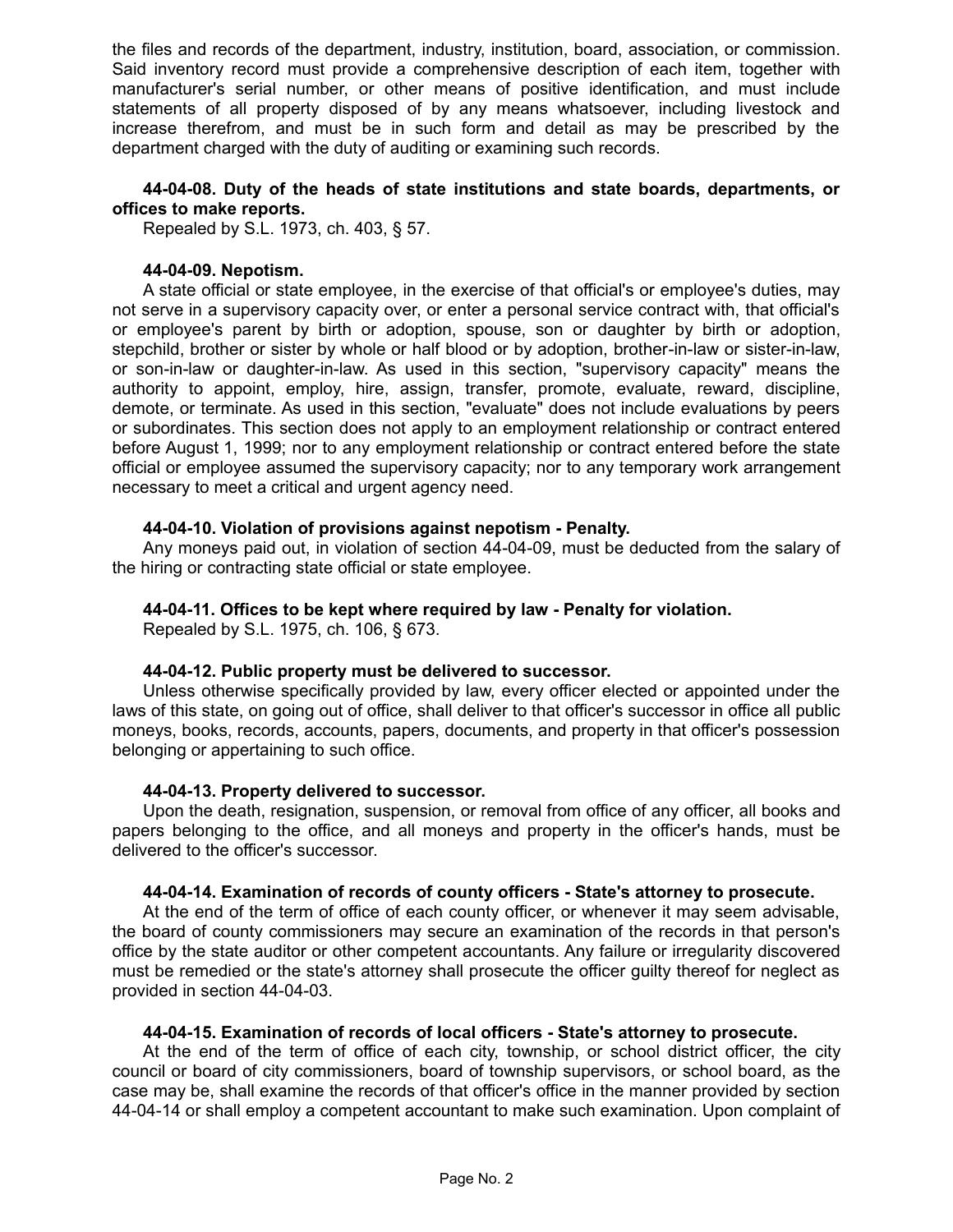irregularity by the proper board, the state's attorney shall prosecute as provided in section 44-04-03.

### **44-04-16. Officer to provide blanks and records for office.**

Each county, city, township, or school district officer shall provide, at the expense of the county, city, township, or school district, as the case may be, such blanks and records as are necessary for making proper records and for transacting any official business connected with the office.

## **44-04-17. Various officers' restrictions - Penalty.**

Repealed by S.L. 1975, ch. 106, § 673.

## **44-04-17.1. Definitions.**

As used in this section through section 44-04-32:

- 1. "Closed meeting" means all or part of an exempt meeting that a public entity in its discretion has not opened to the public, although any person necessary to carry out or further the purposes of a closed meeting may be admitted.
- 2. "Closed record" means all or part of an exempt record that a public entity in its discretion has not opened to the public.
- 3. "Confidential meeting" or "confidential record" means all or part of a record or meeting that is either expressly declared confidential or is prohibited from being open to the public.
- 4. "Executive session" means all or part of a meeting that is closed or confidential.
- 5. "Exempt meeting" or "exempt record" means all or part of a record or meeting that is neither required by law to be open to the public, nor is confidential, but may be open in the discretion of the public entity.
- 6. "Governing body" means the multimember body responsible for making a collective decision on behalf of a public entity. "Governing body" also includes any group of persons, regardless of membership, acting collectively pursuant to authority delegated to that group by the governing body.
- 7. "Information technology resources" includes data processing hardware and software or technology support services necessary to facilitate a response to a request for electronic records.
- 8. "Law" includes federal statutes, applicable federal regulations, and state statutes.
- 9. a. "Meeting" means a formal or informal gathering or a work session, whether in person or through any electronic means, of:
	- (1) A quorum of the members of the governing body of a public entity regarding public business; or
	- (2) Less than a quorum of the members of the governing body of a public entity regarding public business, if the members attending one or more of the smaller gatherings collectively constitute a quorum and if the members hold the gathering for the purpose of avoiding the requirements of section 44-04-19.
	- b. "Meeting" does not include:
		- (1) A chance or social gathering at which public business is not considered;
		- (2) Emergency operations during a disaster or emergency declared under section 37-17.1-10 or an equivalent ordinance if a quorum of the members of the governing body are present but are not discussing public business as the full governing body or as a task force or working group;
		- (3) The attendance of members of a governing body at meetings of any national, regional, or state association to which the public entity, the governing body, or individual members belong;
		- (4) Training seminars at which no other public business is considered or discussed; and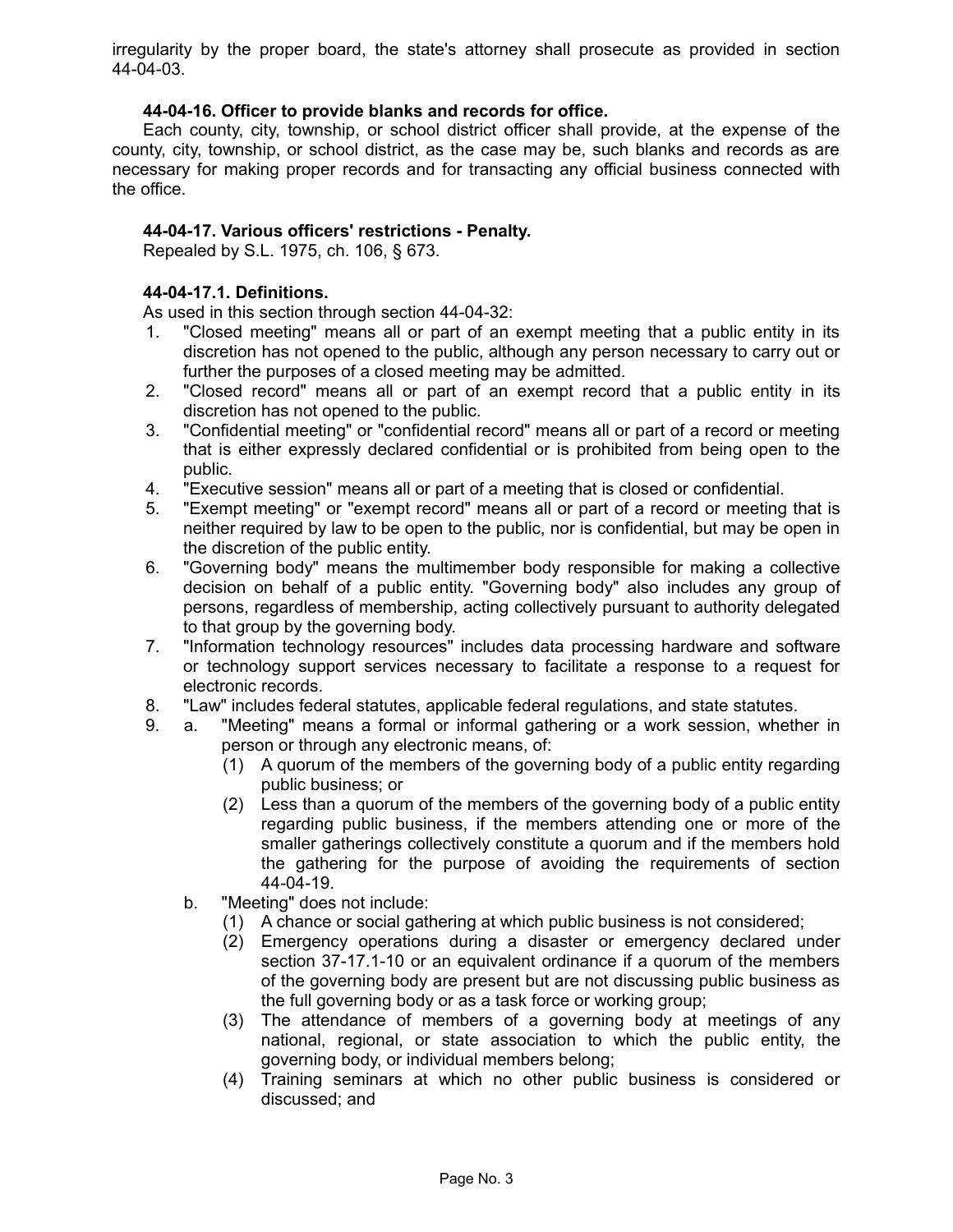- (5) Administration of examinations by a regulatory board when no other public business is considered or discussed.
- c. Notwithstanding subdivisions a and b, as applied to the legislative assembly, "meeting" means any gathering subject to section 14 of article IV of the Constitution of North Dakota.
- 10. "Organization or agency supported in whole or in part by public funds" means an organization or agency in any form which has received public funds exceeding the fair market value of any goods or services given in exchange for the public funds, whether through grants, membership dues, fees, or any other payment. An exchange must be conclusively presumed to be for fair market value, and does not constitute support by public funds, when an organization or agency receives a benefit under any authorized economic development program.
- 11. "Political subdivision" includes any county or city, regardless of the adoption of any home rule charter, and any airport authority, township, school district, park district, rural fire protection district, water resource district, solid waste management authority, rural ambulance service district, irrigation district, hospital district, soil conservation district, recreation service district, railroad authority, or district health unit.
- 12. "Public business" means all matters that relate or may foreseeably relate in any way to:
	- a. The performance of the public entity's governmental functions, including any matter over which the public entity has supervision, control, jurisdiction, or advisory power; or
	- b. The public entity's use of public funds.
- 13. "Public entity" means all:
	- a. Public or governmental bodies, boards, bureaus, commissions, or agencies of the state, including any entity created or recognized by the Constitution of North Dakota, state statute, or executive order of the governor or any task force or working group created by the individual in charge of a state agency or institution, to exercise public authority or perform a governmental function;
	- b. Public or governmental bodies, boards, bureaus, commissions, or agencies of any political subdivision of the state and any entity created or recognized by the Constitution of North Dakota, state statute, executive order of the governor, resolution, ordinance, rule, bylaw, or executive order of the chief executive authority of a political subdivision of the state to exercise public authority or perform a governmental function; and
	- c. Organizations or agencies supported in whole or in part by public funds, or expending public funds.
- 14. "Public funds" means cash and other assets with more than minimal value received from the state or any political subdivision of the state.
- 15. "Quorum" means one-half or more of the members of the governing body, or any smaller number if sufficient for a governing body to transact business on behalf of the public entity.
- 16. "Record" means recorded information of any kind, regardless of the physical form or characteristic by which the information is stored, recorded, or reproduced, which is in the possession or custody of a public entity or its agent and which has been received or prepared for use in connection with public business or contains information relating to public business. "Record" does not include unrecorded thought processes or mental impressions, but does include preliminary drafts and working papers. "Record" also does not include records in the possession of a court of this state.
- 17. "Task force or working group" means a group of individuals who have been formally appointed and delegated to meet as a group to assist, advise, or act on behalf of the individual in charge of a state agency or institution when a majority of the members of the group are not employees of the agency or institution.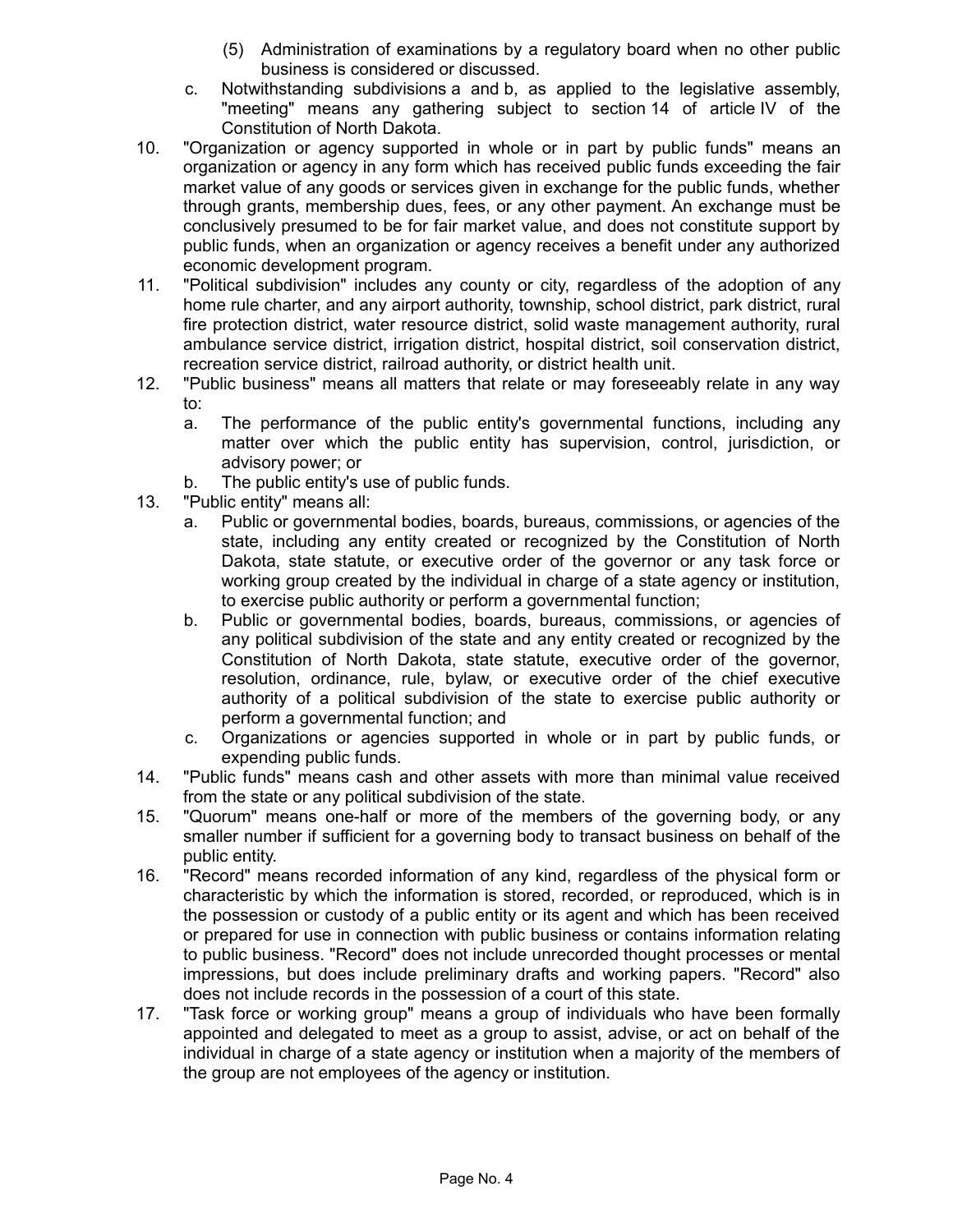## **44-04-18. Access to public records - Electronically stored information.**

- 1. Except as otherwise specifically provided by law, all records of a public entity are public records, open and accessible for inspection during reasonable office hours. As used in this subsection, "reasonable office hours" includes all regular office hours of a public entity. If a public entity does not have regular office hours, the name and telephone number of a contact person authorized to provide access to the public entity's records must be posted on the door of the office of the public entity, if any. Otherwise, the information regarding the contact person must be filed with the secretary of state for state-level entities, for public entities defined in subdivision c of subsection 13 of section 44-04-17.1, the city auditor or designee of the city for city-level entities, or the county auditor or designee of the county for other entities.
- 2. Upon request for a copy of specific public records, any entity subject to subsection 1 shall furnish the requester one copy of the public records requested. An initial request need not be made in person or in writing, and the copy must be mailed upon request. A public entity may require written clarification of the request to determine what records are being requested, but may not ask for the motive or reason for requesting the records or for the identity of the person requesting public records. A public entity may charge up to twenty-five cents per impression of a paper copy. As used in this section, "paper copy" means a one-sided or two-sided duplicated copy of a size not more than eight and one-half by fourteen inches [19.05 by 35.56 centimeters]. For any copy of a record that is not a paper copy as defined in this section, the public entity may charge a reasonable fee for making the copy. As used in this section, "reasonable fee" means the actual cost to the public entity of making the copy, including labor, materials, and equipment. The entity may charge for the actual cost of postage to mail a copy of a record. An entity may require payment before locating, redacting, making, or mailing the copy. The public entity may withhold records pursuant to a request until such time as a requester provides payment for any outstanding balance for prior requests. An entity may impose a fee not exceeding twenty-five dollars per hour per request, excluding the initial hour, for locating records, including electronic records, if locating the records requires more than one hour. An entity may impose a fee not exceeding twenty-five dollars per hour per request, excluding the initial hour, for excising confidential or closed material under section 44-04-18.10 from the records, including electronic records. If a public entity receives five or more requests from the same requester within seven days, the public entity may treat the requests as one request in computing the time it takes to locate and excise the records. If the entity is not authorized to use the fees to cover the cost of providing or mailing the copy, or both, or if a copy machine is not readily available, the entity may make arrangements for the copy to be provided or mailed, or both, by another entity, public or private, and the requester shall pay the fee to that other entity. This subsection does not apply to copies of public records for which a different fee is specifically provided by law.
- 3. Automation of public records must not erode the right of access to those records. As each public entity increases its use of and dependence on electronic recordkeeping, each agency must provide reasonable public access to records electronically maintained and must ensure that exempt or confidential records are not disclosed except as otherwise permitted by law. A public entity may not enter into a contract for the creation or maintenance of a public records database if that contract impairs the ability of the public to inspect or copy the public records of the agency, including public records online or stored in an electronic recordkeeping system used by the agency. An electronic copy of a record must be provided upon request at no cost, other than costs allowed in subsection 2, except if the nature or volume of the public records requested to be accessed or provided requires extensive use of information technology resources, the agency may charge no more than the actual cost incurred for the extensive use of information technology resources incurred by the public entity. "Extensive" is defined as a request for copies of electronic records which take more than one hour of information technology resources to produce.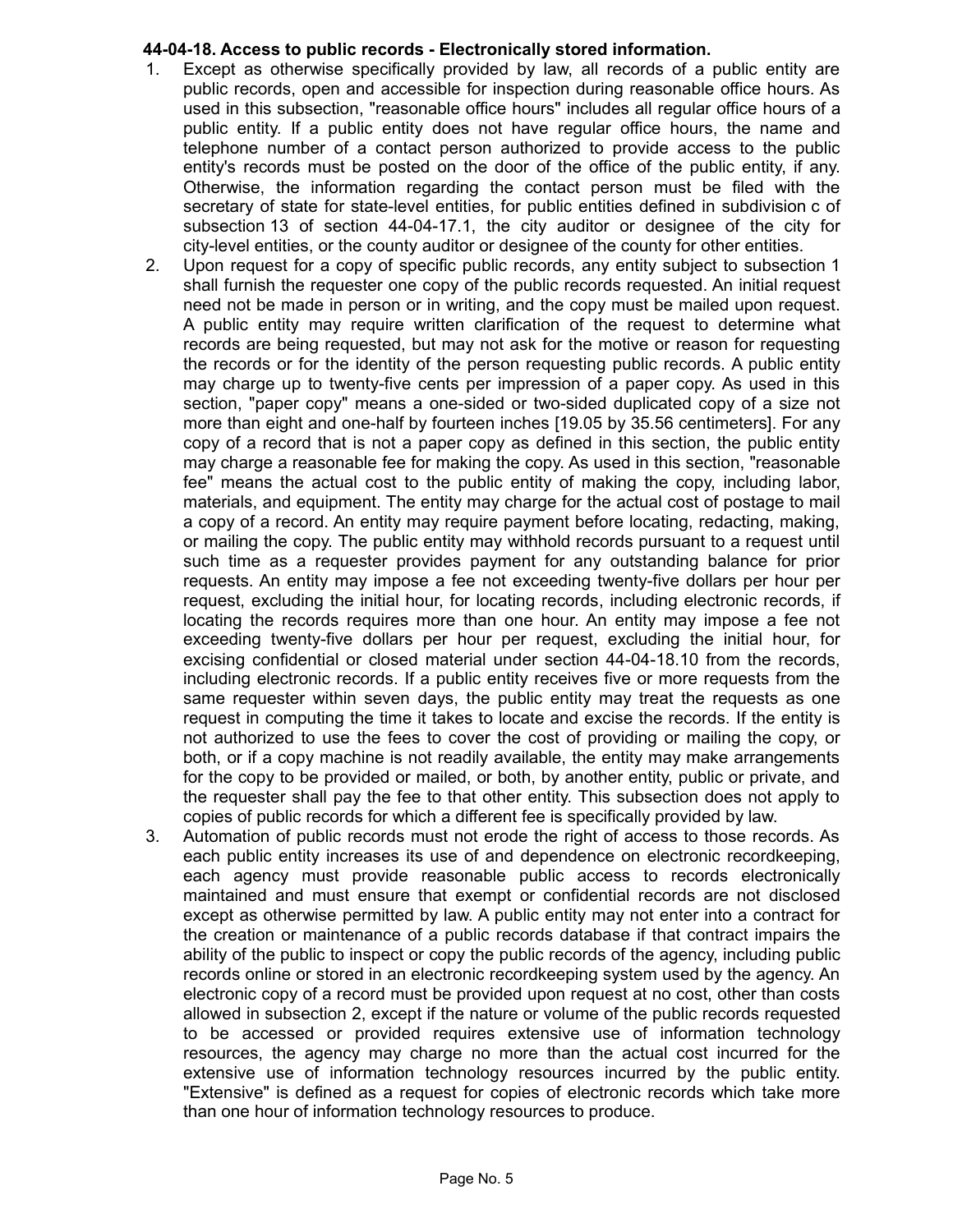- 4. Except as provided in this subsection, nothing in this section requires a public entity to create or compile a record that does not exist. Access to an electronically stored record under this section, or a copy thereof, must be provided at the requester's option in either a printed document or through any other available medium. A computer file is not an available medium if no means exist to separate or prevent the disclosure of any closed or confidential information contained in that file. Except as reasonably necessary to reveal the organization of data contained in an electronically stored record, a public entity is not required to provide an electronically stored record in a different structure, format, or organization. This section does not require a public entity to provide a requester with access to a computer terminal or mobile device. A public entity is not required to provide a copy of a record that is available to the requester on the public entity's website or on the internet. The public entity shall notify the requester the record is available online and direct the requester to the website where the record can be accessed. If the requester does not have reasonable access to the internet due to lack of computer, lack of internet availability, or inability to use a computer or the internet, the public entity shall produce paper copies for the requester, but may charge the applicable fees under this section.
- 5. A state-level public entity as defined in subdivision a of subsection 13 of section 44-04-17.1 or a political subdivision as defined in subsection 11 of section 44-04-17.1, may establish procedures for providing access from an outside location to any computer database or electronically filed or stored information maintained by that entity. The procedures must address the measures that are necessary to maintain the confidentiality of information protected by federal or state law. Except for access provided to another state-level public entity or political subdivision, the state or political subdivision may charge a reasonable fee for providing that outside access. If the original information is keyed, entered, provided, compiled, or submitted by any political subdivision, the fees must be shared by the state and the political subdivision based on their proportional costs to make the data available.
- 6. Any request under this section for records in the possession of a public entity by a party to a criminal or civil action, adjudicative proceeding as defined in subsection 1 of section 28-32-01, or arbitration in which the public entity is a party, or by an agent of the party, must comply with applicable discovery rules or orders and be made to the attorney representing that entity in the criminal or civil action, adjudicative proceeding, or arbitration. The public entity may deny a request from a party or an agent of a party under this subsection if the request seeks records that are privileged under applicable discovery rules.
- 7. A denial of a request for records made under this section must describe the legal authority for the denial, or a statement that a record does not exist, and must be in writing if requested.
- 8. This section is violated when a person's right to review or receive a copy of a record that is not exempt or confidential is denied or unreasonably delayed or when a fee is charged in excess of the amount authorized in subsections 2 and 3.
- 9. It is not an unreasonable delay or a denial of access under this section to withhold from the public a record that is prepared at the express direction of, and for presentation to, a governing body until the record is mailed or otherwise provided to a member of the body or until the next meeting of the body, whichever occurs first. It also is not an unreasonable delay or a denial of access to withhold from the public a working paper or preliminary draft until a final draft is completed, the record is distributed to a member of a governing body or discussed by the body at an open meeting, or work is discontinued on the draft but no final version has been prepared, whichever occurs first.
- 10. For public entities headed by a single individual, it is not an unreasonable delay or a denial of access to withhold from the public a working paper or preliminary draft until a final draft is completed, or work is discontinued on the draft but no final version has been prepared, whichever occurs first. A working paper or preliminary draft shall be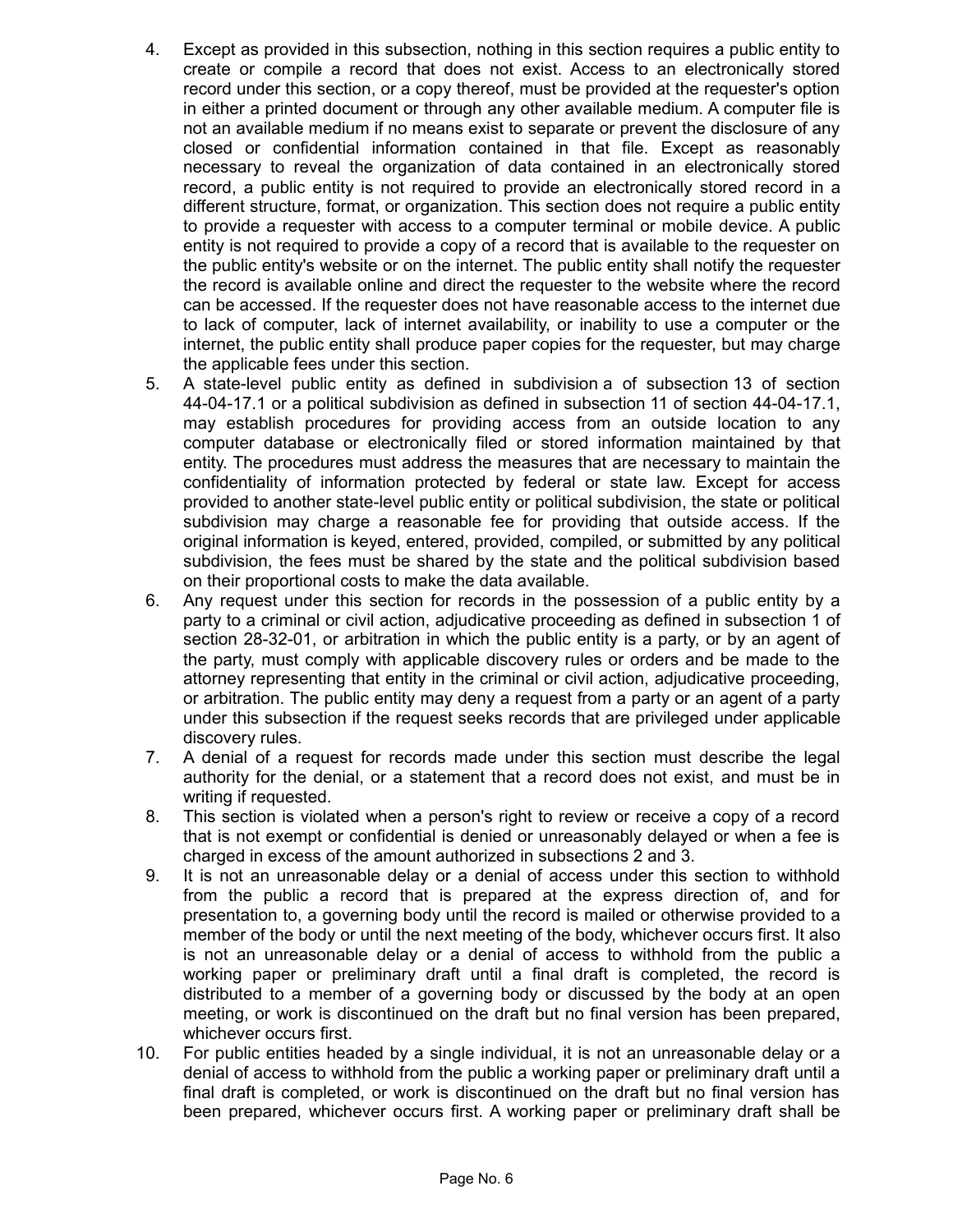deemed completed if it can reasonably be concluded, upon a good-faith review, that all substantive work on it has been completed.

- 11. A disclosure of a requested record under this section is not a waiver of any copyright held by the public entity in the requested record or of any applicable evidentiary privilege.
- 12. A public entity may allow an individual to utilize the individual's own personal devices for duplication of records and, if so, shall establish reasonable procedures to protect the integrity of the records as long as the procedures are not used to prevent access to the records.
- 13. If repeated requests for records disrupt other essential functions of the public entity, the public entity may refuse to permit inspection of the records, or provide copies of the records. A public entity refusing to provide access or copies of public records under this section shall state in writing the reasons supporting the refusal and provide the reasoning to the requester. The requester may seek an attorney general's opinion under section 44-04-21.1, on whether the public entity's decision was proper.

**44-04-18.1. Public employee personal, medical, and employee assistance records - Confidentiality - Personal information maintained by state entities - Exempt.**

- 1. Any record of a public employee's medical treatment or use of an employee assistance program is not to become part of that employee's personnel record and is confidential and, except as otherwise authorized by law, may not be used or disclosed without the written authorization of the employee. As used in this section, the term "public employee" includes any individual who has applied for employment, is employed, or has been employed by a public entity.
- 2. Except as otherwise specifically provided by law, personal information regarding a public employee contained in an employee's personnel record or given to the state or a political subdivision by the employee in the course of employment is exempt. As used in this section, "personal information" means a person's month and day of birth; home address; home telephone number or personal cell phone number; photograph; medical information; motor vehicle operator's identification number; public employee identification number; payroll deduction information; the name, address, telephone number, and date of birth of any dependent or emergency contact; any credit, debit, or electronic fund transfer card number; and any account number at a bank or other financial institution. Information regarding the type of leave taken by an employee is exempt, although the amount of leave taken or accrued, and the dates of the leave taken, is public record. Information regarding leave applied for but not yet taken is exempt until the leave is taken.
- 3. Nonconfidential information contained in a personnel record of an employee of a public entity as defined in subdivision c of subsection 13 of section 44-04-17.1 is exempt.
- 4. Except as otherwise specifically provided by law, personal information regarding a licensee maintained by an occupational or professional board, association, state agency, or commission created by law is exempt. As used in this section, "licensee" means an individual who has applied for, holds, or has held in the past an occupational or professional license, certificate, credential, permit, or registration issued by a state occupational or professional board, association, agency, or commission.
- 5. Information relating directly to persons engaged in an organized public safety peer counseling or a public safety peer debriefing is exempt.
- 6. Records relating to a public entity's internal investigation of a complaint against a public entity or employee for misconduct are exempt until the investigation of the complaint is complete, but no longer than seventy-five calendar days from the date of the complaint.

### **44-04-18.2. Certain economic development records exempt from disclosure.**

Repealed by S.L. 1997, ch. 381, § 23.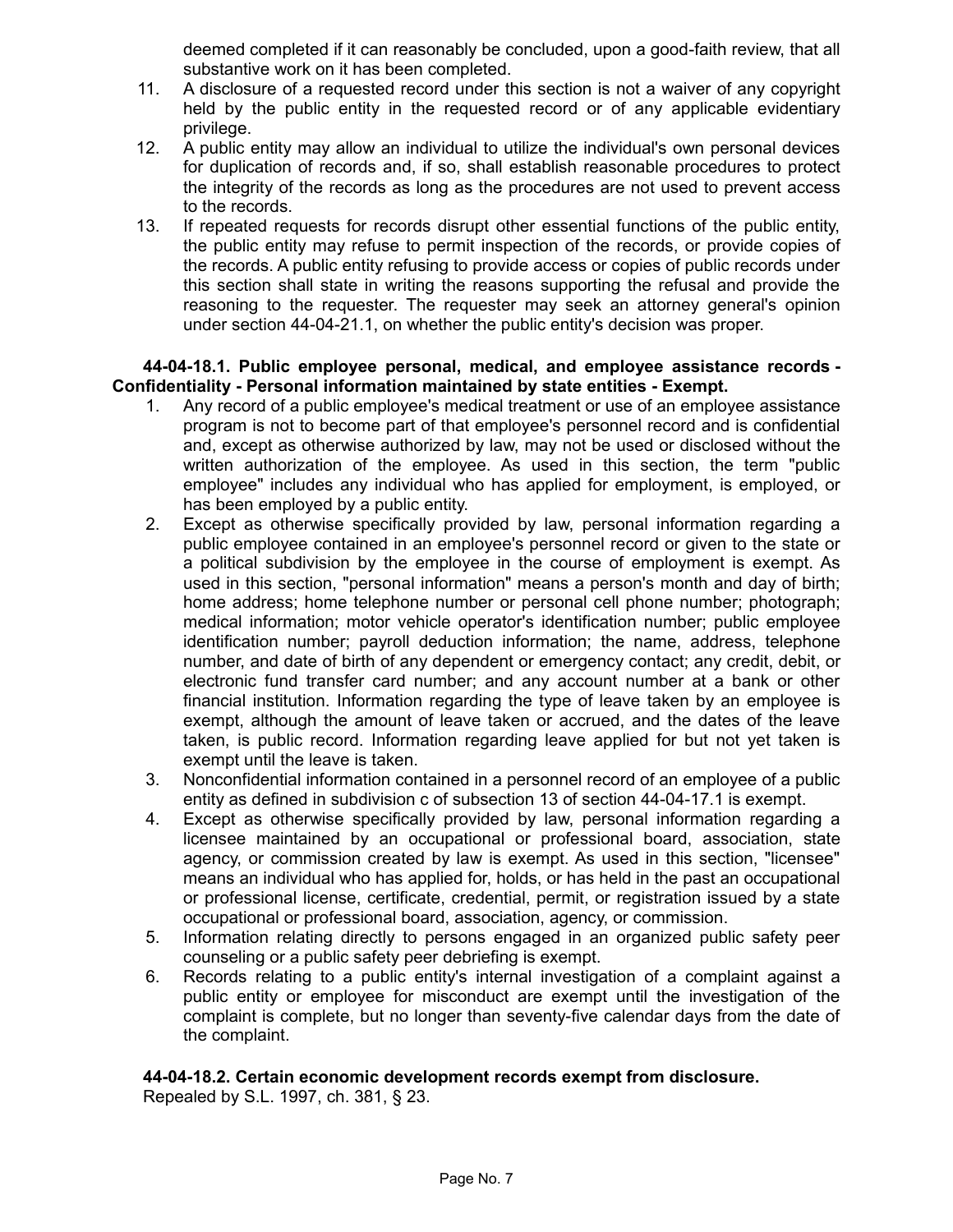## **44-04-18.3. Records of juvenile court supervisors and probation officers and law enforcement and correctional employees - Law enforcement work schedules - Confidential informants.**

- 1. Except as provided in subsection 5, a telephone number and the home address of a prosecutor, supreme court justice, district court judge, judicial referee, juvenile court director or probation officer, an employee of a law enforcement agency, employee of a state or local correctional facility, and an employee of the department of corrections and rehabilitation are confidential. Information contained in a personnel record of an employee of the department of corrections and rehabilitation may not be disclosed to an inmate in the legal custody of the department of corrections and rehabilitation confined in a jail, prison, or other correctional facility unless authorized by the director of the department of corrections and rehabilitation. Information contained in a personnel record of a law enforcement officer of a state or local law enforcement agency or in the personnel record of a correctional employee of a correctional facility subject to chapter 12-44.1 may not be disclosed to an inmate confined in a state correctional facility or correctional facility subject to chapter 12-44.1 unless authorized by the employing agency.
- 2. Records or other information that would reveal the identity, or endanger the life or physical well-being, of an undercover law enforcement officer is confidential. For purposes of this subsection, an "undercover law enforcement officer" means a full-time, salaried employee of a local or state law enforcement agency who acts surreptitiously or poses as someone other than a law enforcement officer while engaging in the investigation of a violation of law.
- 3. Any record containing the work schedule of employees of a law enforcement agency is exempt.
- 4. A law enforcement officer or prosecutor, within the scope of the employment of the officer or prosecutor, may provide assurances of confidentiality to a person providing information regarding violations of the law. Any information that would identify or provide a means of identifying a confidential informant, if the identity of the informant is not otherwise publicly known, is confidential and may be disclosed only as permitted by law.
- 5. A home address of an individual in subsection 1 which is included in a geographic information system, a property title record, or tax parcel data is confidential only if an individual in subsection 1 or the individual's employer submits a written request to the custodian of the records. The request will remain confidential for the remainder of a calendar year and must be renewed annually.

## **44-04-18.4. Confidentiality of trade secret, proprietary, commercial, financial, and research information. (Effective through August 31, 2022)**

- 1. Trade secret, proprietary, commercial, and financial information is confidential if it is of a privileged nature and it has not been previously publicly disclosed.
- 2. Under this section, unless the context otherwise requires:
	- a. "Commercial information" means information pertaining to buying or selling of goods and services that has not been previously publicly disclosed and that if the information were to be disclosed would impair the public entity's future ability to obtain necessary information or would cause substantial competitive injury to the person from which the information was obtained.
	- b. "Financial information" means information pertaining to monetary resources of a person that has not been previously publicly disclosed and that if the information were to be disclosed would impair the public entity's future ability to obtain necessary information or would cause substantial competitive injury to the person from which the information was obtained.
	- c. "Proprietary information" includes:
		- (1) Information shared between a sponsor of research or a potential sponsor of research and a public entity conducting or negotiating an agreement for the research.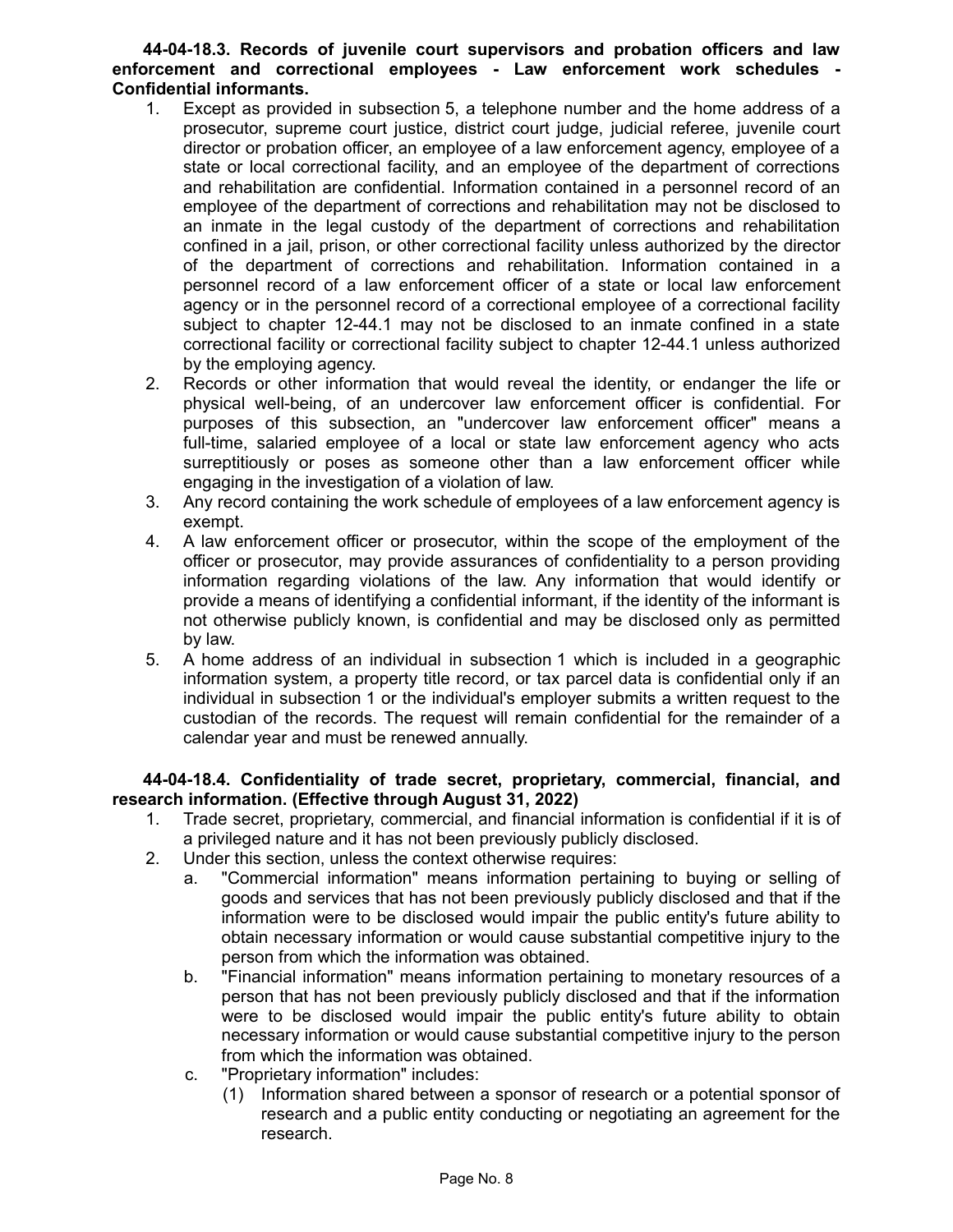- (2) Information received from a private business that has entered or is negotiating an agreement with a public entity to conduct research or manufacture or create a product for potential commercialization.
- (3) A discovery or innovation generated by the research information, technical information, financial information, or marketing information acquired under activities described under paragraph 1 or 2.
- (4) A document specifically and directly related to the licensing or commercialization resulting from activities described under paragraph 1, 2, or 6.
- (5) Technical, financial, or marketing records that are received by a public entity, which are owned or controlled by the submitting person, are intended to be and are treated by the submitting person as private, and the disclosure of which would cause harm to the submitting person's business.
- (6) A discovery or innovation produced by the public entity that an employee or the entity intends to commercialize.
- (7) A computer software program and components of a computer software program that are subject to a copyright or a patent and any formula, pattern, compilation, program, device, method, technique, or process supplied to a public entity that is the subject of efforts by the supplying person to maintain its secrecy and that may derive independent economic value, actual or potential, from not being generally known to, and not being readily ascertainable by proper means by, other persons that might obtain economic value from its disclosure or use.
- (8) A discovery or innovation that is subject to a patent or a copyright, and any formula, pattern, compilation, program, device, combination of devices, method, technique, technical know-how or process that is for use, or is used, in the operation of a business and is supplied to or prepared by a public entity that is the subject of efforts by the supplying or preparing person to maintain its secrecy and provides the preparing person an advantage or an opportunity to obtain an advantage over those who do not know or use it or that may derive independent economic value, actual or potential, from not being generally known to, and not being readily ascertainable by proper means by, a person that might obtain economic value from its disclosure or use.
- d. "Trade secret" means information, including a formula, pattern, compilation, program, device, method, technique, technical know-how, or process, that:
	- (1) Derives independent economic value, actual or potential, from not being generally known to, and not being readily ascertainable by proper means by, other persons that can obtain economic value from its disclosure or use; and
	- (2) Is the subject of efforts that are reasonable under the circumstances to maintain the secrecy of the information.
- 3. This section does not limit or otherwise affect a record pertaining to any rule of the state department of health or department of environmental quality or to any record pertaining to the application for a permit or license necessary to do business or to expand business operations within this state, except as otherwise provided by law.
- 4. This section does not limit the release or use of records obtained in an investigation by the attorney general or other law enforcement official.
- 5. Unless made confidential under subsection 1, the following economic development records and information are exempt:
	- a. Records and information pertaining to a prospective location of a business or industry, including the identity, nature, and location of the business or industry, when no previous public disclosure has been made by the business or industry of the interest or intent of the business or industry to locate in, relocate within, expand within this state, or partner with a public entity to conduct research or to license a discovery or innovation. This exemption does not include records pertaining to the application for permits or licenses necessary to do business or to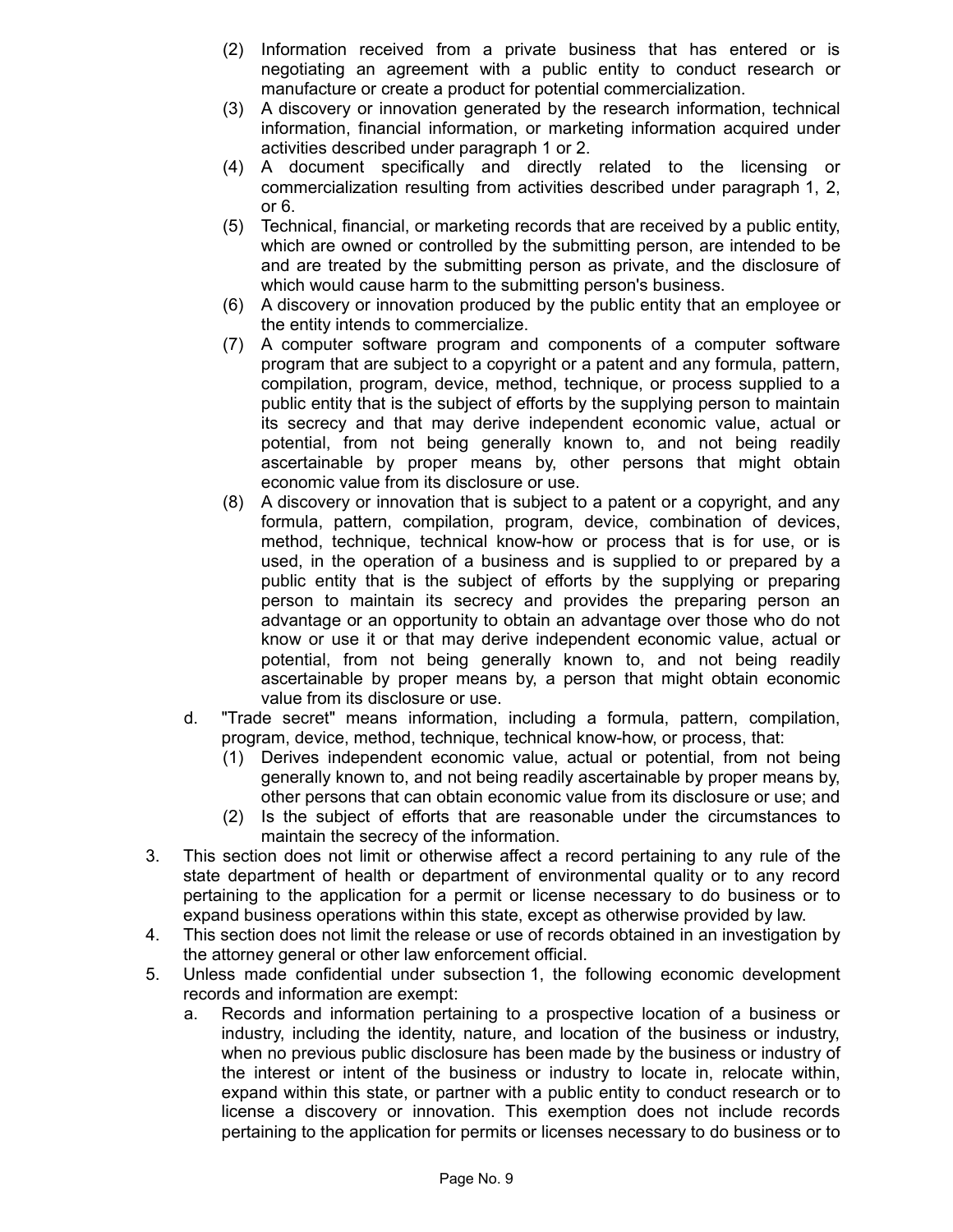expand business operations within this state, except as otherwise provided by law.

- b. Trade secrets and proprietary, commercial, or financial information received from a person that is interested in applying for or receiving financing, technical assistance, or other forms of business assistance.
- 6. Unless made confidential under subsection 1 or made exempt under subsection 5:
	- a. Bids received by a public entity in response to an invitation for bids by the public entity are exempt until all of the bids have been received and opened by the public entity.
	- b. Proposals received by a public entity in response to a request for proposals are exempt records until a notice of intent to award is issued.
	- c. Records included with any bid or proposal naming and generally describing the entity submitting the proposal are open.
- 7. Unless made confidential under subsection 1, records received or distributed by the state department of emergency services under chapter 37-17.1 and the state local intelligence center from the federal government and any public or private agency or entity for emergency or disaster prevention, protection, mitigation, response, and recovery, or for cyber or physical threat are exempt. Records in the possession or under the control of a public entity which relate to cybersecurity information or critical infrastructure, the disclosure of which may expose or create vulnerability of critical infrastructure systems; or the safeguarding of telecommunications, electric, water, sanitary sewage, storm water drainage, energy, fuel supply, hazardous liquid, natural gas, coal, or other critical infrastructure system, are exempt.
	- a. Upon receipt of a request for records under this subsection which originated in a federal agency or entity and are in the possession of the state department of emergency services, state local intelligence center, or other public entity, the requester must be referred to the federal agency or entity from which the records originated to submit an application under the applicable federal laws or rules.
	- b. For purposes of this section, "cybersecurity" means processes or capabilities that protect and defend systems, communications, and information from exploitation and unauthorized use or modification.
	- c. For purposes of this section, "critical infrastructure" has the same meaning as in subdivision a of subsection 2 of section 44-04-24.
- 8. Unless made confidential under subsection 1, university research records are exempt. "University research records" means data and records, other than a financial or administrative record, produced or collected by or for faculty or staff of an institution under the control of the state board of higher education in the conduct of or as a result of study or research on an educational, commercial, scientific, artistic, technical, or scholarly issue, regardless of whether the study or research was sponsored by the institution alone, or in conjunction with a governmental or private entity, provided the information has not been publicly released, published, or patented.
- 9. Personally identifiable study information is confidential. "Personally identifiable study information" means information about an individual participating in a human research study or project at an institution under the control of the state board of higher education which requires prospective institutional review board review or a determination of exemption, if the information can be used to distinguish or trace the individual's identity, or is linked or linkable to the individual. Examples of personally identifiable study information include name, maiden name, mother's maiden name, alias, personal identification number, social security number, passport number, driver's license number, taxpayer identification number, financial account or credit card number, address, electronic mail address, photographic images, fingerprints, handwriting, and other biometric data. Information about participants in human subjects research which does not constitute personally identifiable study information but is part of a human subjects research study or project at an institution under the control of the state board of higher education requiring prospective institutional review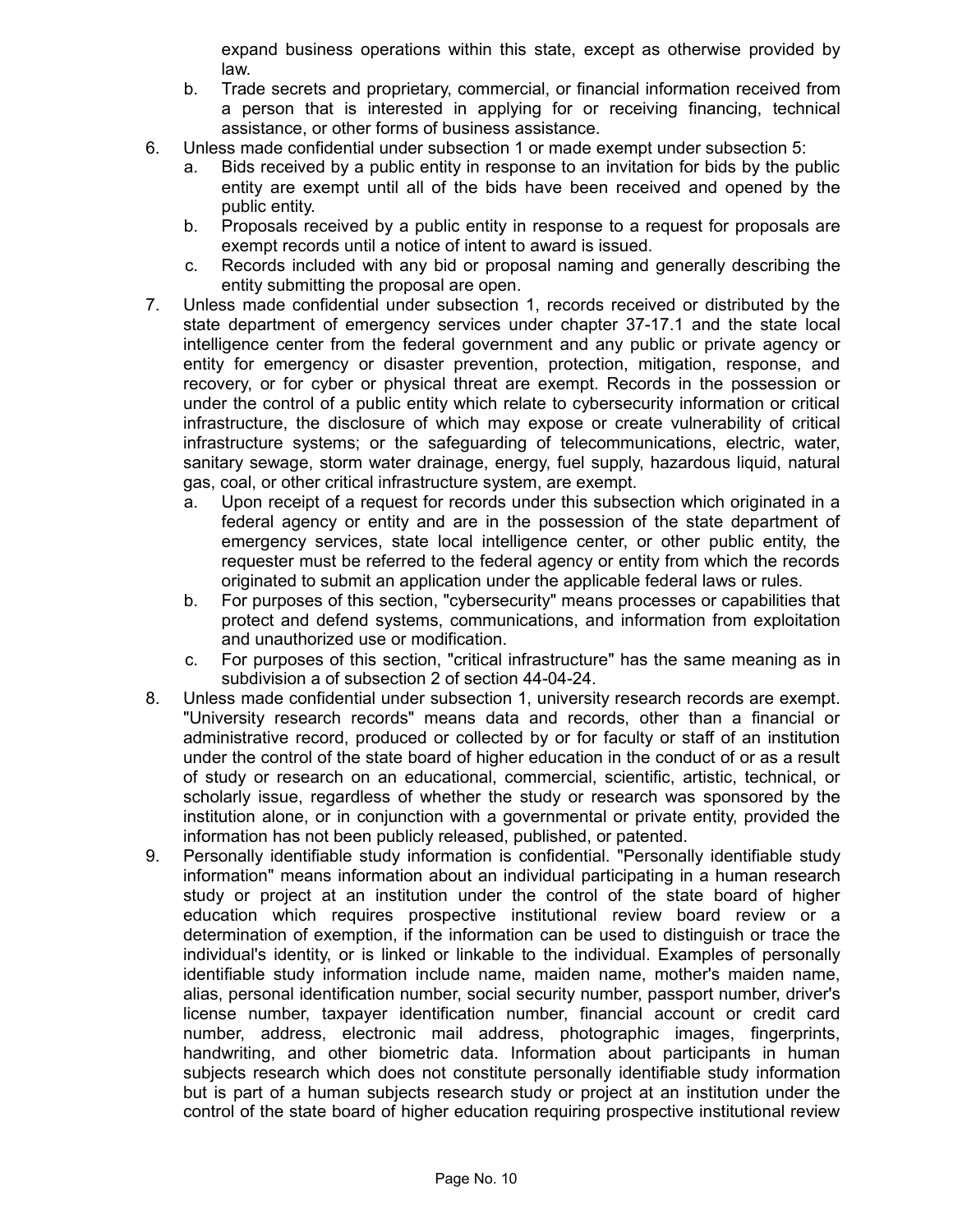board review or a determination of exemption is a university research record under subsection 8.

10. Subsections 8 and 9 do not apply to a student record or other information disclosed by an institution under the control of the state board of higher education to the statewide longitudinal data system.

**Confidentiality of trade secret, proprietary, commercial, financial, and research information. (Effective after August 31, 2022)**

- 1. Trade secret, proprietary, commercial, and financial information is confidential if it is of a privileged nature and it has not been previously publicly disclosed.
- 2. Under this section, unless the context otherwise requires:
	- a. "Commercial information" means information pertaining to buying or selling of goods and services that has not been previously publicly disclosed and that if the information were to be disclosed would impair the public entity's future ability to obtain necessary information or would cause substantial competitive injury to the person from which the information was obtained.
	- b. "Financial information" means information pertaining to monetary resources of a person that has not been previously publicly disclosed and that if the information were to be disclosed would impair the public entity's future ability to obtain necessary information or would cause substantial competitive injury to the person from which the information was obtained.
	- c. "Proprietary information" includes:
		- (1) Information shared between a sponsor of research or a potential sponsor of research and a public entity conducting or negotiating an agreement for the research.
		- (2) Information received from a private business that has entered or is negotiating an agreement with a public entity to conduct research or manufacture or create a product for potential commercialization.
		- (3) A discovery or innovation generated by the research information, technical information, financial information, or marketing information acquired under activities described under paragraph 1 or 2.
		- (4) A document specifically and directly related to the licensing or commercialization resulting from activities described under paragraph 1, 2, or 6.
		- (5) Technical, financial, or marketing records that are received by a public entity, which are owned or controlled by the submitting person, are intended to be and are treated by the submitting person as private, and the disclosure of which would cause harm to the submitting person's business.
		- (6) A discovery or innovation produced by the public entity that an employee or the entity intends to commercialize.
		- (7) A computer software program and components of a computer software program that are subject to a copyright or a patent and any formula, pattern, compilation, program, device, method, technique, or process supplied to a public entity that is the subject of efforts by the supplying person to maintain its secrecy and that may derive independent economic value, actual or potential, from not being generally known to, and not being readily ascertainable by proper means by, other persons that might obtain economic value from its disclosure or use.
		- (8) A discovery or innovation that is subject to a patent or a copyright, and any formula, pattern, compilation, program, device, combination of devices, method, technique, technical know-how or process that is for use, or is used, in the operation of a business and is supplied to or prepared by a public entity that is the subject of efforts by the supplying or preparing person to maintain its secrecy and provides the preparing person an advantage or an opportunity to obtain an advantage over those who do not know or use it or that may derive independent economic value, actual or potential, from not being generally known to, and not being readily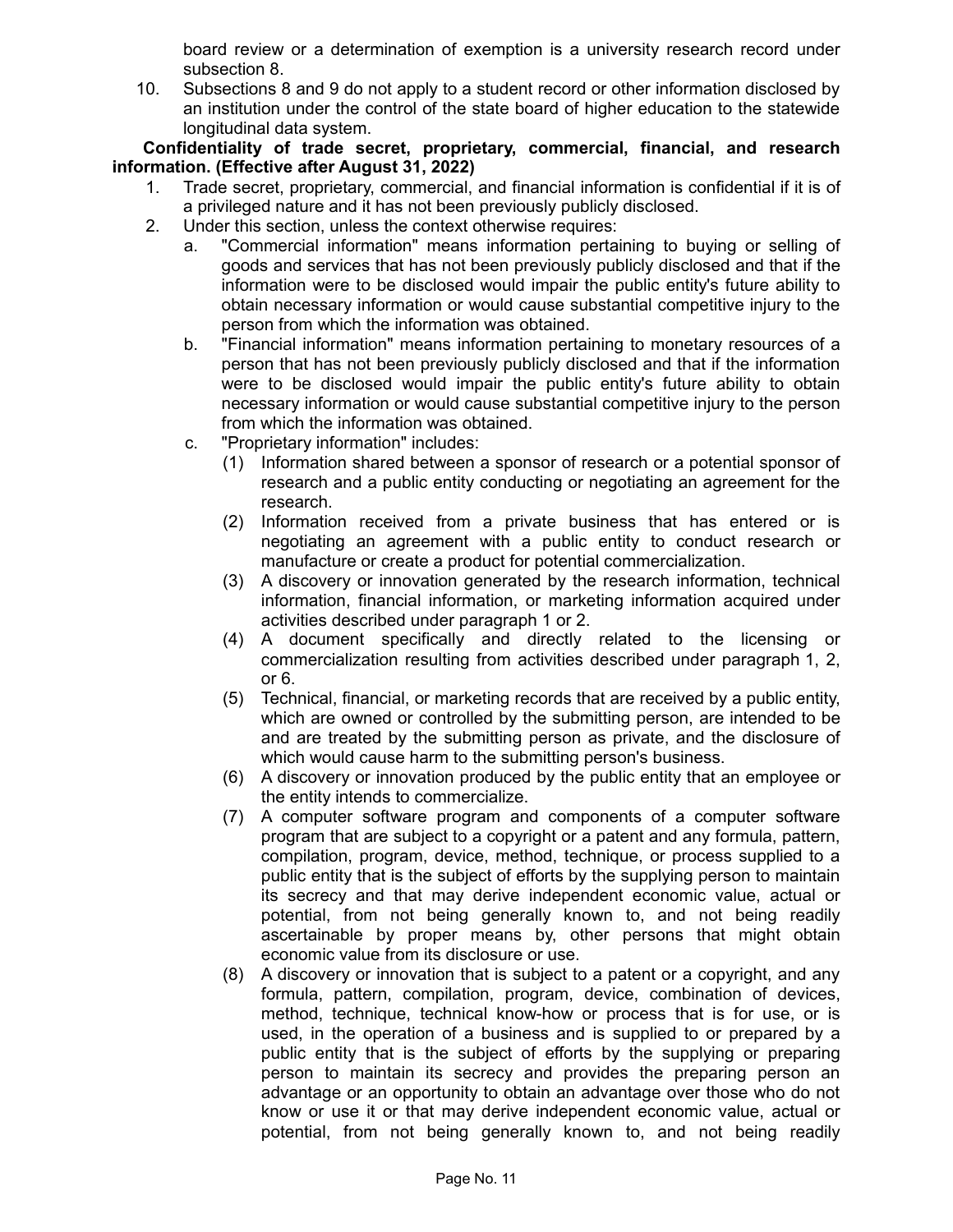ascertainable by proper means by, a person that might obtain economic value from its disclosure or use.

- d. "Trade secret" means information, including a formula, pattern, compilation, program, device, method, technique, technical know-how, or process, that:
	- (1) Derives independent economic value, actual or potential, from not being generally known to, and not being readily ascertainable by proper means by, other persons that can obtain economic value from its disclosure or use; and
	- (2) Is the subject of efforts that are reasonable under the circumstances to maintain the secrecy of the information.
- 3. This section does not limit or otherwise affect a record pertaining to any rule of the department of health and human services or department of environmental quality or to any record pertaining to the application for a permit or license necessary to do business or to expand business operations within this state, except as otherwise provided by law.
- 4. This section does not limit the release or use of records obtained in an investigation by the attorney general or other law enforcement official.
- 5. Unless made confidential under subsection 1, the following economic development records and information are exempt:
	- a. Records and information pertaining to a prospective location of a business or industry, including the identity, nature, and location of the business or industry, when no previous public disclosure has been made by the business or industry of the interest or intent of the business or industry to locate in, relocate within, expand within this state, or partner with a public entity to conduct research or to license a discovery or innovation. This exemption does not include records pertaining to the application for permits or licenses necessary to do business or to expand business operations within this state, except as otherwise provided by law.
	- b. Trade secrets and proprietary, commercial, or financial information received from a person that is interested in applying for or receiving financing, technical assistance, or other forms of business assistance.
- 6. Unless made confidential under subsection 1 or made exempt under subsection 5:
	- a. Bids received by a public entity in response to an invitation for bids by the public entity are exempt until all of the bids have been received and opened by the public entity.
	- b. Proposals received by a public entity in response to a request for proposals are exempt records until a notice of intent to award is issued.
	- c. Records included with any bid or proposal naming and generally describing the entity submitting the proposal are open.
- 7. Unless made confidential under subsection 1, records received or distributed by the state department of emergency services under chapter 37-17.1 and the state local intelligence center from the federal government and any public or private agency or entity for emergency or disaster prevention, protection, mitigation, response, and recovery, or for cyber or physical threat are exempt. Records in the possession or under the control of a public entity which relate to cybersecurity information or critical infrastructure, the disclosure of which may expose or create vulnerability of critical infrastructure systems; or the safeguarding of telecommunications, electric, water, sanitary sewage, storm water drainage, energy, fuel supply, hazardous liquid, natural gas, coal, or other critical infrastructure system, are exempt.
	- a. Upon receipt of a request for records under this subsection which originated in a federal agency or entity and are in the possession of the state department of emergency services, state local intelligence center, or other public entity, the requester must be referred to the federal agency or entity from which the records originated to submit an application under the applicable federal laws or rules.
	- b. For purposes of this section, "cybersecurity" means processes or capabilities that protect and defend systems, communications, and information from exploitation and unauthorized use or modification.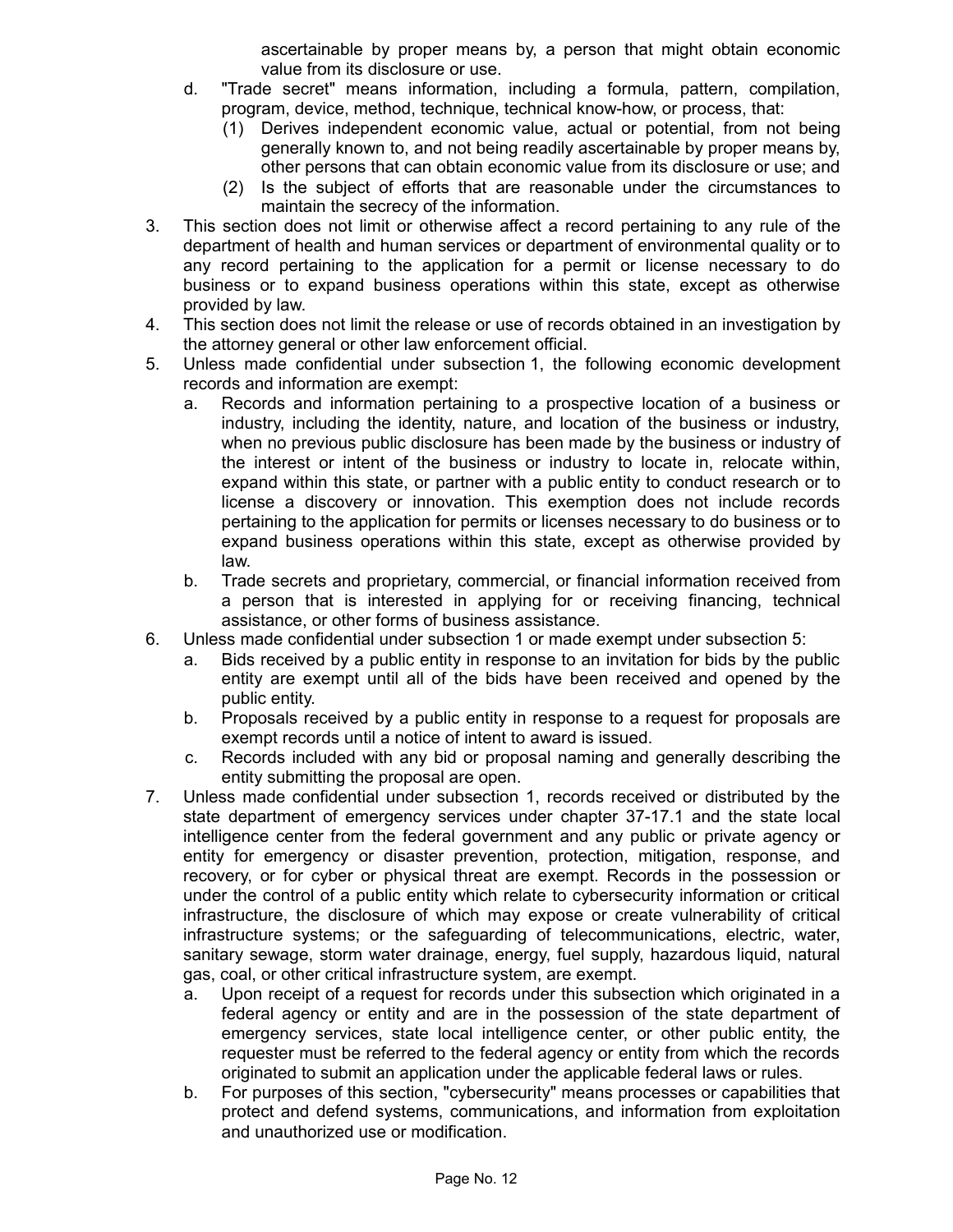- c. For purposes of this section, "critical infrastructure" has the same meaning as in subdivision a of subsection 2 of section 44-04-24.
- 8. Unless made confidential under subsection 1, university research records are exempt. "University research records" means data and records, other than a financial or administrative record, produced or collected by or for faculty or staff of an institution under the control of the state board of higher education in the conduct of or as a result of study or research on an educational, commercial, scientific, artistic, technical, or scholarly issue, regardless of whether the study or research was sponsored by the institution alone, or in conjunction with a governmental or private entity, provided the information has not been publicly released, published, or patented.
- 9. Personally identifiable study information is confidential. "Personally identifiable study information" means information about an individual participating in a human research study or project at an institution under the control of the state board of higher education which requires prospective institutional review board review or a determination of exemption, if the information can be used to distinguish or trace the individual's identity, or is linked or linkable to the individual. Examples of personally identifiable study information include name, maiden name, mother's maiden name, alias, personal identification number, social security number, passport number, driver's license number, taxpayer identification number, financial account or credit card number, address, electronic mail address, photographic images, fingerprints, handwriting, and other biometric data. Information about participants in human subjects research which does not constitute personally identifiable study information but is part of a human subjects research study or project at an institution under the control of the state board of higher education requiring prospective institutional review board review or a determination of exemption is a university research record under subsection 8.
- 10. Subsections 8 and 9 do not apply to a student record or other information disclosed by an institution under the control of the state board of higher education to the statewide longitudinal data system.

# **44-04-18.5. Computer software programs exempt.**

Any computer software program or component of a computer software program contracted, developed, or acquired by a public entity or state agency, institution, department, or board and for which the public entity or state agency, institution, department, or board acquires a license, copyright, or patent is exempt from section 44-04-18 and section 6 of article XI of the Constitution of North Dakota. After receiving written approval from the governor, a state agency, institution, department, or board may enter into agreements for the sale, licensing, and distribution of its contracted, licensed, patented, or copyrighted computer software programs. A state agency, institution, department, or board may take any needed action, including legal action, to protect the state's interest in the computer software against improper or unlawful use or infringement and may collect and enforce the collection of any sums due for the licensing or sale of the computer software. A public entity may enter into agreements for the sale, licensing, and distribution of its licensed, patented, or copyrighted computer software programs.

### **44-04-18.6. Access to legislative records and information.**

- 1. The following records, regardless of form or characteristic, of or relating to the legislative council, the legislative management, the legislative assembly, the house of representatives, the senate, or a member of the legislative assembly are not subject to section 44-04-18 and section 6 of article XI of the Constitution of North Dakota:
	- a. A record of a purely personal or private nature;
	- b. A record that is legislative council work product or is legislative council-client communication;
	- c. A record that reveals the content of communications between a member of the legislative assembly and any person; and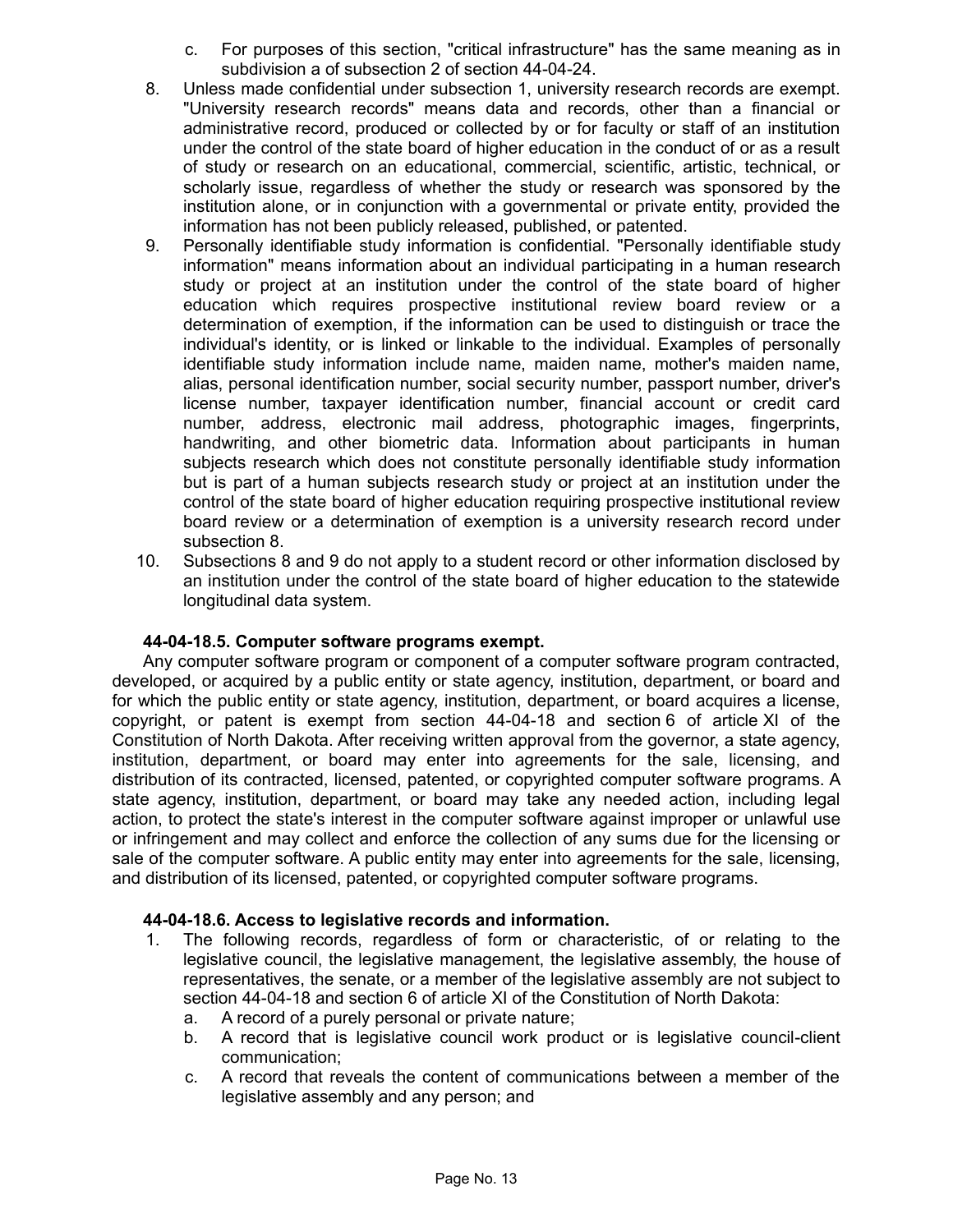- d. Except with respect to a governmental entity determining the proper use of telephone service, a record of telephone usage which identifies the parties or lists the telephone numbers of the parties involved.
- 2. The exception in subdivision c of subsection 1 applies to records possessed by a member of the legislative assembly or by any other public officer or employee.
- 3. This section does not apply to any record distributed at a meeting subject to section 44-04-19 and section 5 of article XI of the Constitution of North Dakota.

### **44-04-18.7. Criminal intelligence information and criminal investigative information - Nondisclosure - Record of information maintained.**

- 1. Active criminal intelligence information and active criminal investigative information are not subject to section 44-04-18 and section 6 of article XI of the Constitution of North Dakota. A criminal justice agency shall maintain a list of all files containing active criminal intelligence and investigative information which have been in existence for more than one year. With respect to each file, the list must contain the file's number or other identifying characteristic and the date the file was established. The list required under this subsection is subject to section 44-04-18. Personal information of any person contained in an active or nonactive file is an exempt record as defined in subsection 5 of section 44-04-17.1.
- 2. "Criminal intelligence and investigative information" does not include:
	- a. Arrestee description, including name, date of birth, address, race, sex, physical description, and occupation of arrestee.
	- b. Facts concerning the arrest, including the cause of arrest and the name of the arresting officer.
	- c. Conviction information, including the name of any person convicted of a criminal offense.
	- d. Disposition of all warrants, including orders signed by a judge of any court commanding a law enforcement officer to arrest a particular person.
	- e. A chronological list of incidents, including initial offense report information showing the offense, date, time, general location, officer, and a brief summary of what occurred.
	- f. A crime summary, including a departmental summary of crimes reported and public calls for service by classification, nature, and number.
	- g. Radio log, including a chronological listing of the calls dispatched.
	- h. General registers, including jail booking information.
	- i. Arrestee photograph, if release will not adversely affect a criminal investigation.
- 3. "Criminal intelligence information" means information with respect to an identifiable person or group of persons collected by a criminal justice agency in an effort to anticipate, prevent, or monitor possible criminal activity. Criminal intelligence information must be considered "active" as long as it is related to intelligence gathering conducted with a reasonable good-faith belief it will lead to detection of ongoing or reasonably anticipated criminal activities. Criminal intelligence information also includes training materials and information obtained by a criminal justice agency regarding prospective criminal activities which impact officer safety until the information is publicly disclosed.
- 4. "Criminal investigative information" means information with respect to an identifiable person or group of persons compiled by a criminal justice agency in the course of conducting a criminal investigation of a specific act or omission, including information derived from laboratory tests, reports of investigators or informants, or any type of surveillance. Criminal investigative information must be considered "active" as long as it is related to an ongoing investigation that is continuing with a reasonable good-faith anticipation of securing an arrest or prosecution in the foreseeable future.
- 5. "Criminal justice agency" means any law enforcement agency or prosecutor. The term also includes any other unit of government charged by law with criminal law enforcement duties or having custody of criminal intelligence or investigative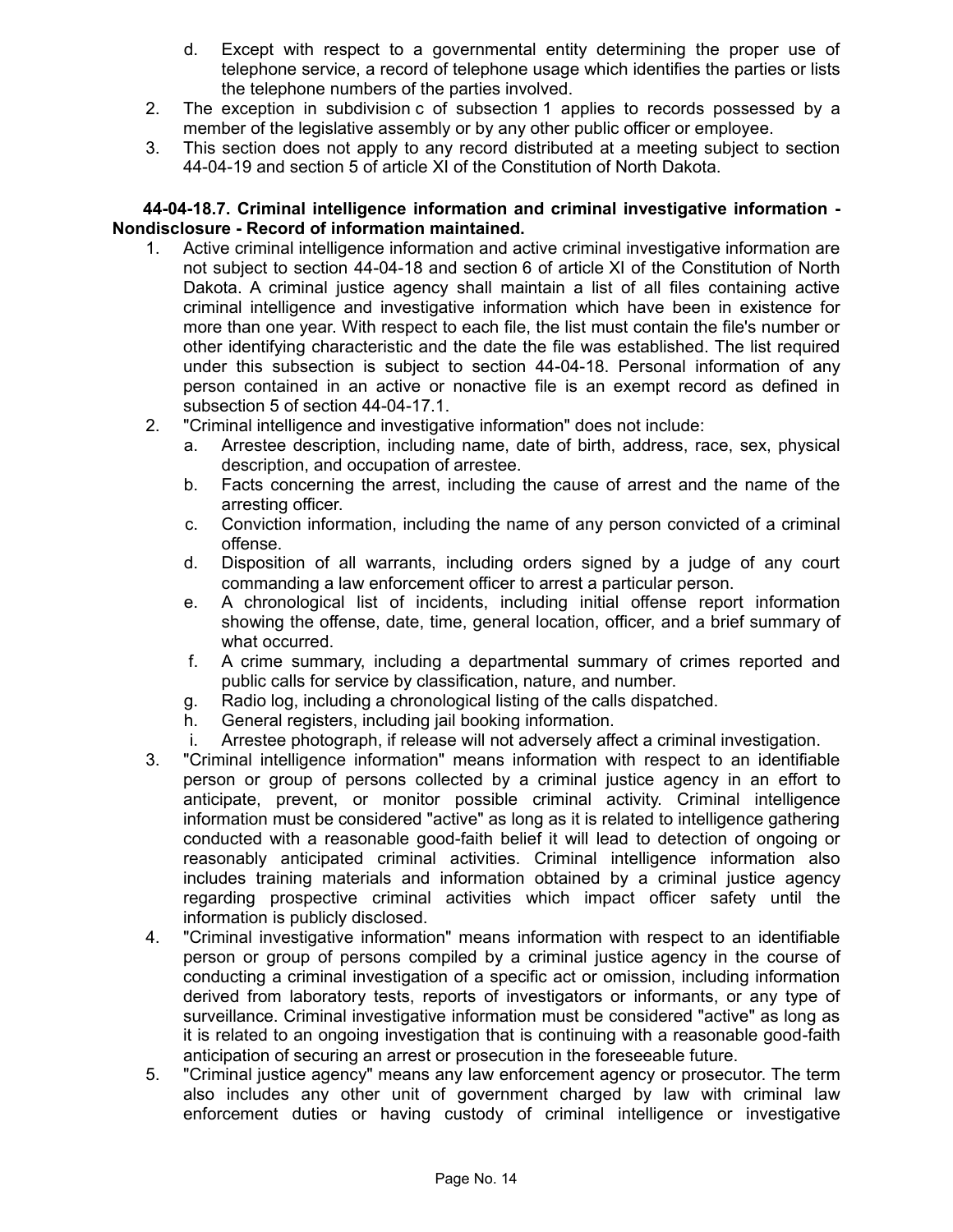information for the purpose of assisting law enforcement agencies in the conduct of active criminal investigations or prosecutions.

- 6. "Personal information" means a person's medical records or medical information obtained from the medical records; motor vehicle operator's identification number; social security number; any credit, debit, or electronic fund transfer card number; month and date of birth; height; weight; home street address; home telephone number or personal cell phone number; and any financial account numbers.
- 7. A computerized index created by a criminal justice agency of names included in criminal files, whether active or inactive, is an exempt record.
- 8. Crime scene images of a victim of a homicide or sex crime or any image of a minor victim of any crime is an exempt record as defined in subsection 5 of section 44-04-17.1.
- 9. An image taken by a law enforcement officer or a firefighter with a body camera or similar device and which is taken in a private place is an exempt record.

## **44-04-18.8. Examination questions and procedures exemption.**

The following records are not subject to section 44-04-18 and section 6 of article XI of the Constitution of North Dakota: examination or test questions, scoring keys, and other data used to administer any licensing, employment, academic, or certification examination or test, if the examination or test is to be used again in whole or in part; and records establishing examination or test procedures and instructions regarding the administration, grading, or evaluation of any examination or test, if disclosure may affect scoring outcomes.

### **44-04-18.9. Access to financial account numbers.**

Any credit, debit, or electronic fund transfer card or account number and any financial institution account number that a public entity, elected official, or appointed official uses or has available for making electronic or other deposits, transfers, or payments is not an open record.

## **44-04-18.10. Disclosure of public records.**

- 1. A public entity may not deny a request for an open record on the ground that the record also contains confidential or closed information.
- 2. Subject to subsection 3 of section 44-04-18, if confidential or closed information is contained in an open record, a public entity shall permit inspection and receipt of copies of the information contained in the record that is not confidential or closed, but shall delete, excise, or otherwise withhold the confidential or closed information.
- 3. An officer or employee of a public entity may disclose or comment on the substance of an open record. Any agreement prohibiting the disclosure or comment is void and against public policy.
- 4. Unless otherwise prohibited by federal law, records of a public entity which are otherwise closed or confidential may be disclosed to any public entity or federal agency for the purpose of law enforcement or collection of debts owed to a public entity, provided that the records are not used for other purposes and the closed or confidential nature of the records is otherwise maintained. For the purpose of this subsection, "public entity" is limited to those entities defined in subdivision a or b of subsection 13 of section 44-04-17.1.
- 5. Confidential records that are authorized by law to be disclosed to another entity continue to be confidential in the possession of the receiving entity, except as otherwise provided by law.
- 6. Records confidential or exempt under subsection 7 of section 44-04-18.4 and which are required to be disclosed to another entity for emergency or disaster prevention, protection, mitigation, response, and recovery or for cybersecurity planning, mitigation, or threat remain confidential or exempt after the required disclosure.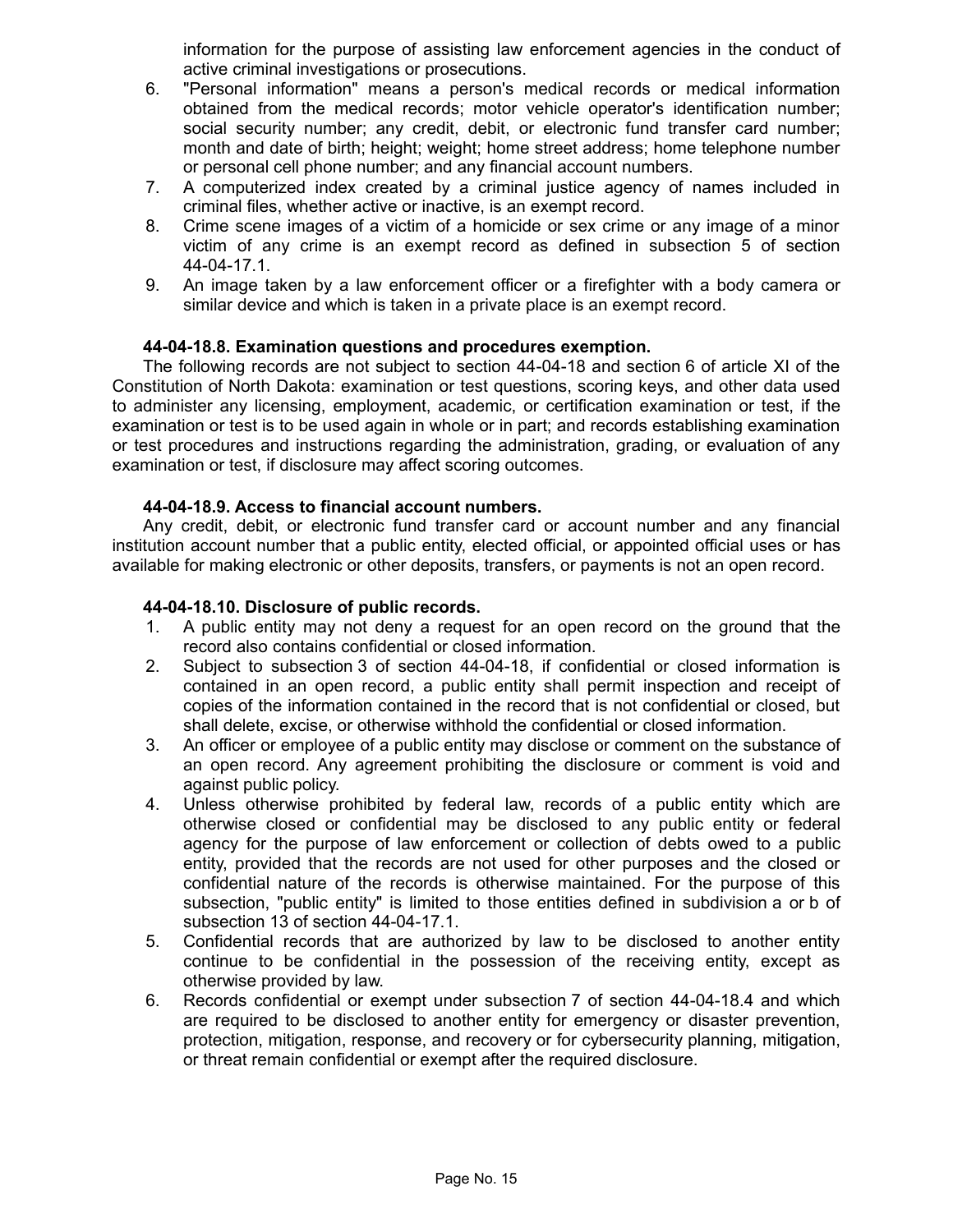## **44-04-18.11. Disclosure pursuant to subpoena or order.**

- 1. Unless disclosure under a court order is otherwise prohibited or limited by law, closed records must be disclosed pursuant to a subpoena issued by a court, administrative law judge, or administrative hearing officer, or other court order.
- 2. Unless disclosure under a court order is otherwise prohibited or limited by law, confidential records must be disclosed pursuant to a court order. Upon request of the public entity ordered to make the disclosure, the court ordering the disclosure shall issue a protective order to protect the confidential nature of the records.
- 3. Any person who discloses confidential records of a public entity under this section is immune from prosecution for violating section 12.1-13-01.

## **44-04-18.12. Cooperative investigations and litigation.**

A record acquired by the office of attorney general from a governmental agency or a nonpublic entity is exempt if the attorney general determines:

- 1. The record is necessary to monitor or enforce compliance with a law or order or to further a civil investigation or litigation by the state;
- 2. The record is treated as confidential or privileged by the provider of the records; and
- 3. The provider of the records has not agreed to waive the privilege relating to or confidentiality of the record.

### **44-04-18.13. Lists of minors.**

Any record of a public entity that is a compilation of minor's names, addresses, telephone numbers, or any combination thereof, is exempt.

## **44-04-18.14. Information provided to the followup information on North Dakota education and training system.**

Repealed by S.L. 2011, ch. 127, § 6.

## **44-04-18.15. Fundraising and donor records exempt.**

- 1. Any private donor or prospective donor name, address, telephone number, electronic mail address, estate planning information, tax record or financial information, or other personal information or correspondence received or retained by a board of higher education or university system officer or employee or by an affiliated nonprofit organization that provides support to and is organized and operated for the benefit of an institution under the authority of the board of higher education is exempt.
- 2. Any private donor or prospective donor name, address, telephone number, electronic mail address, estate planning information, tax record or financial information, or other personal information or correspondence received or retained by a nonprofit organization that is a public entity is exempt.
- 3. For the purposes of this section, "financial information" includes data that provides details regarding a gift, a payment schedule of a gift, the form of a gift, or the specific amount of a gift made by a donor.

### **44-04-18.16. Confidentiality of patient records at student health services and university system clinics.**

Any patient record of a patient at a state college or university student health service, university of North Dakota medical center or family practice center, or other university system medical center or clinic is confidential.

### **44-04-18.17. Personal and financial information in a consumer complaint.**

Personal and financial information submitted to a state agency as part of a consumer complaint, or gathered pursuant to an investigation of a consumer complaint, is an exempt record as defined in subsection 5 of section 44-04-17.1. For purposes of this section, "personal and financial information" means the home address, home telephone number, social security number, consumer report, and credit, debit, or electronic fund transfer card number of the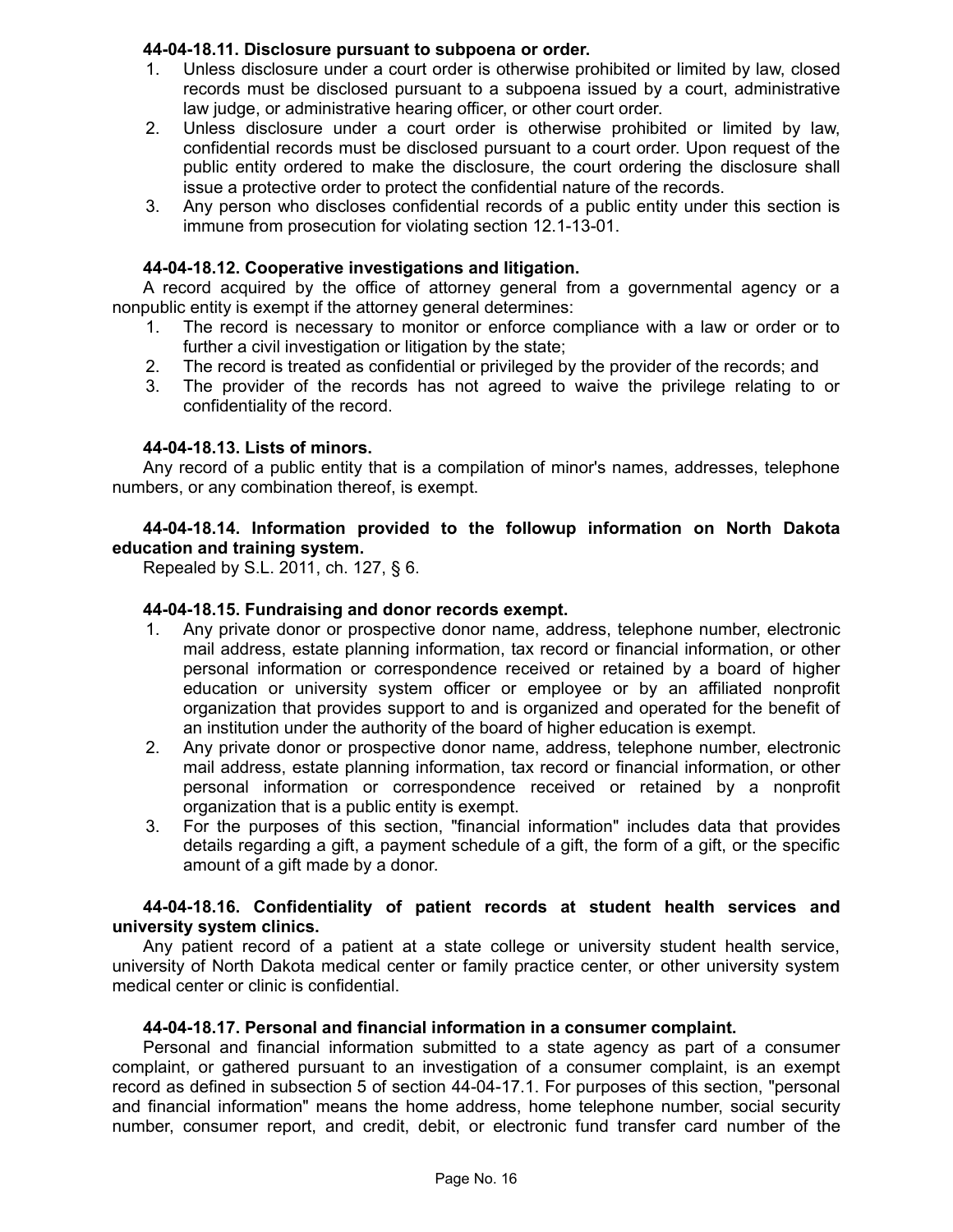complainant and any person on whose behalf the complaint is made, and any account number of a business or individual at a bank, brokerage, or other financial institution. "Personal and financial information" does not include the nature of the complaint, name of the complainant or any person on whose behalf the complaint was submitted, or the address or telephone number of the business that is the subject of the complaint.

# **44-04-18.18. Autopsy images - Confidential - Exceptions.**

- 1. An autopsy photograph or other visual image or a video or audio recording of an autopsy is confidential. However, a criminal justice agency may use or disclose these materials for purposes of an investigation or prosecution.
- 2. a. After redacting all information identifying the decedent, including name, address, and social security number, and anonymizing facial recognition, a medical examiner, coroner, or physician may use an autopsy photograph, image, or recording for:
	- (1) Medical or scientific teaching or training purposes;
	- (2) Teaching or training of law enforcement personnel;
	- (3) Teaching or training of attorneys or others with a bona fide professional need to use or understand forensic science;
	- (4) Conferring with medical or scientific experts; or
	- (5) Publication in a scientific or medical journal or textbook.
	- b. A medical examiner, coroner, or physician who has in good faith complied with this subsection is not subject to any penalty or liability for using an autopsy photograph, image, or recording.
- 3. The decedent's spouse, child, parent, or sibling, upon proof of the relationship, may view an autopsy photograph, image, or recording in the business office of a medical examiner, coroner, or physician who has possession of the materials, if there is not an active criminal investigation or prosecution.
- 4. Disclosure of an autopsy photograph, image, or recording may be obtained under section 44-04-18.11.

## **44-04-18.19. Exemption of records relating to individual recipients of economic assistance or benefits.**

Records concerning individual applicants or recipients of economic assistance or support administered under the division of community services or a community action agency, including benefits or services, are exempt from section 44-04-18 and section 6 of article XI of the Constitution of North Dakota. These exempt records include applications, income or eligibility verification, assessments, or other personal, medical, or financial data.

### **44-04-18.20. Domestic violence and victim record information exempt.**

The address, telephone number, or any identifying information that, if released, could reasonably be used to locate or identify a victim or alleged victim of domestic violence, of a sex offense under chapter 12.1-20, of sexual performances by a child under chapter 12.1-27.2, or of human trafficking under chapter 12.1-41, contained in any record maintained by a criminal justice agency as defined by section 44-04-18.7 or correctional facility as defined by section 12-44.1-01 is exempt.

### **44-04-18.21. Electronic mail addresses and telephone numbers exempt.**

The electronic mail address or telephone number of an individual which is provided to a public entity for the purpose of or in the course of communicating with that public entity is an exempt record. This section may not be used to shield the identity of the individual communicating with the public entity.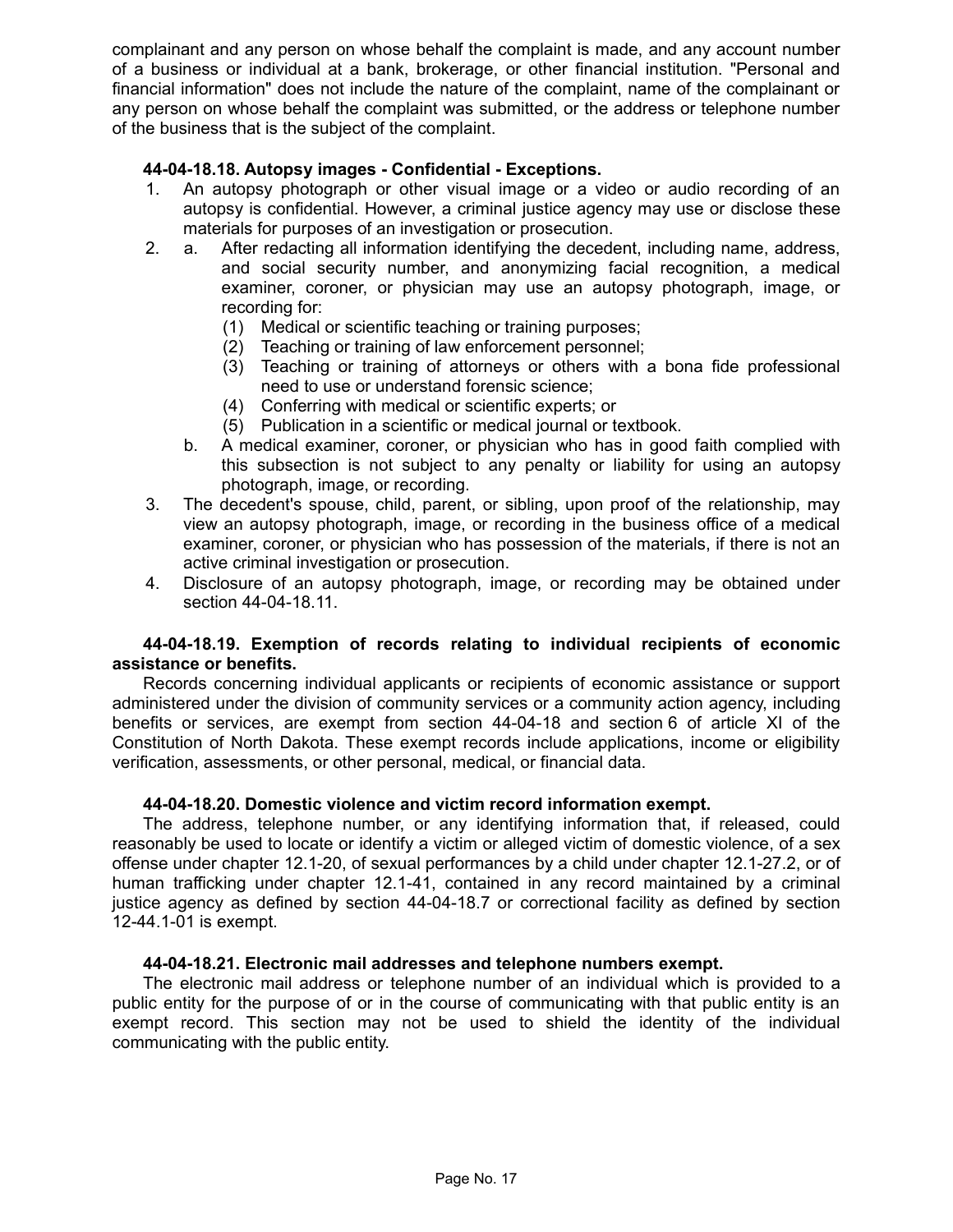### **44-04-18.22. Medical condition or medical treatment information obtained during emergency medical response - Exempt.**

The medical condition of an individual, medical treatment provided to an individual, and the name of an individual who received medical treatment from a public entity during an emergency medical response is an exempt record.

### **44-04-18.23. Library, archive, and museum collections - Exempt records.**

A public library, archive, or museum may designate a donated record as an exempt record if the donor of the record requests as a condition of the donation that the record not be released to the public for a specific amount of time, which may not exceed twenty years beyond the death of the donor.

## **44-04-18.24. Legislative bill tracking records - Exempt.**

Any record maintained within a legislative bill tracking system administered or operated by a public entity is an exempt record.

## **44-04-18.25. Value of property paid or delivered to the administrator of the state abandoned property office - Exempt record.**

A record of the value of property paid or delivered to the administrator of the state abandoned property office under section 47-30.2-21 is an exempt record.

### **44-04-18.26. Requests for records by members of the legislative assembly and the legislative council.**

Notwithstanding section 44-04-18.6, any record of the legislative council relating to a request for public records made by the legislative council on behalf of a member of the legislative assembly is a public record. The legislative council shall maintain a written or digital record of any request for public records made on behalf of a member of the legislative assembly which identifies the member of the legislative assembly who made the request.

### **44-04-18.27. Applications for public employment - Hiring process - Confidential records and open records.**

If a public entity or any person delegated authority by a public entity to review applications or make hiring decisions receives applications from three or more applicants who meet the minimum qualifications for a vacant position, the public entity or other person shall designate three or more of the qualified applicants as finalists for further consideration before the public entity or other person may issue an offer of employment to fill the position. However, if the public entity or other person does not wish to consider any of the applications further and decides not to make an offer of employment for the vacant position, the public entity need not designate any finalist. The applications and any records related to the applications which contain information that could reasonably be used to identify an applicant are exempt. Once the finalists are designated, the applications and related records of the finalists are open to the public. The public entity or other person reviewing applications on behalf of the public entity shall comply with all requirements for an executive session to discuss exempt applications. If, by the close of the application period for a vacant position, a public entity receives applications from fewer than three applicants who meet the minimum qualifications, the applications and records related to the applications are open to the public. A public entity may adopt policies regarding the release of exempt records under this section.

### **44-04-18.28. Title IX records at state universities and colleges exempt.**

Any record related to a complaint or investigation under title IX of the Education Amendments of 1972 [Pub. L. 92-318; 20 U.S.C. 1681 et seq.] at an institution under the control of the state board of higher education which contains personally identifiable information about a party to the complaint is an exempt record. For purposes of this section, "personally identifiable information" means information that directly identifies an individual, and information that, alone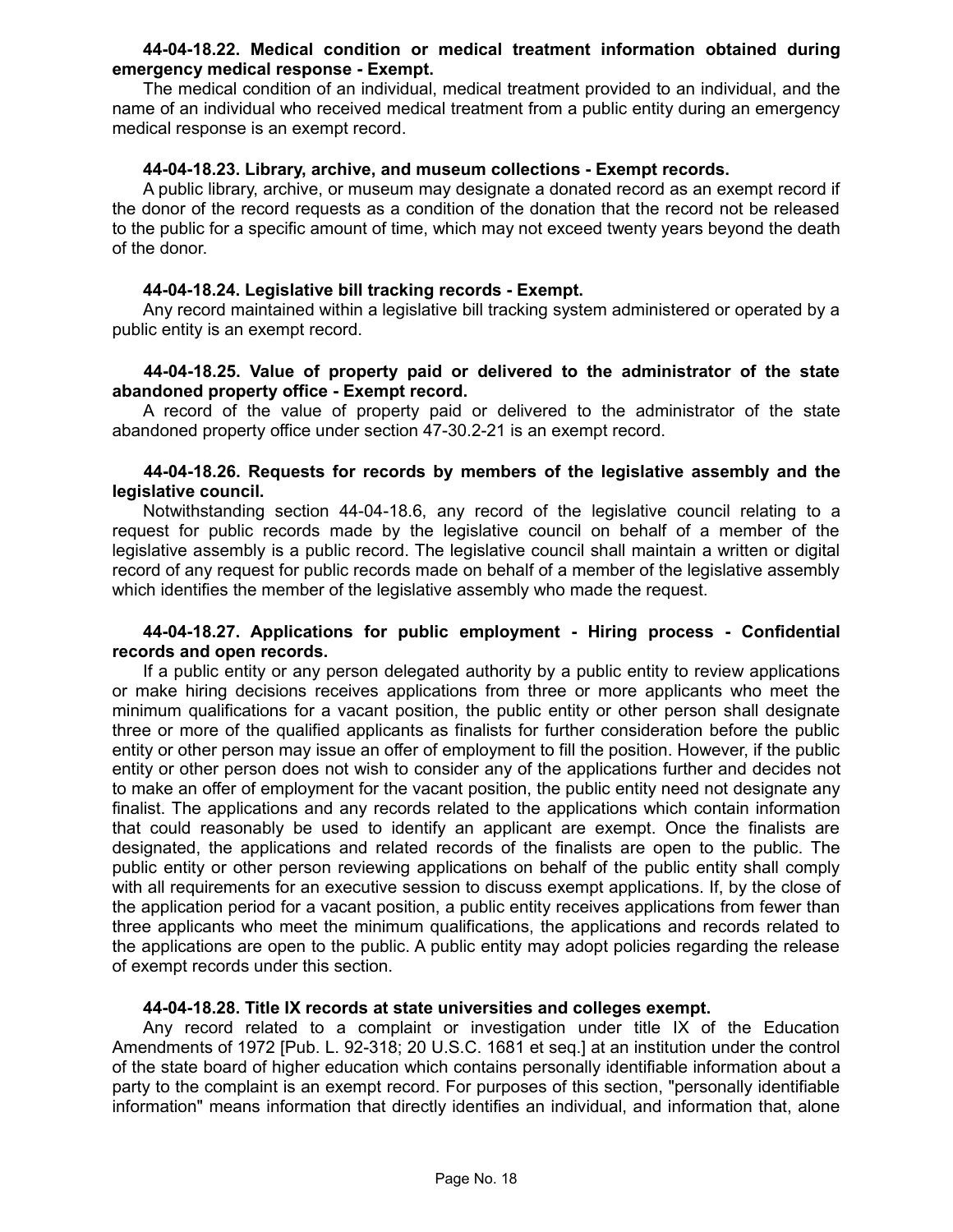or in combination with other information, is linked or linkable to an individual and would allow a reasonable person who lacks knowledge of the relevant circumstances to identify the individual.

## **44-04-18.29. Information received for audits by the board of university and school lands.**

A record received by the board of university and school lands from a private entity for purposes of the board's audit of the entity's coal, oil, gas, or other royalty payments to the board is confidential. However, the board may furnish information to the attorney general, other state agencies, a prosecuting official requiring the information for use in the prosecuting official's official duties, or for legislative investigations under chapter 54-03.2. Confidential information furnished by the board to any third party under this section remains confidential while in the possession of the third party. Confidential information received by the board from any third party under this section remains confidential while in the possession of the board.

# **44-04-18.30. Identity of reporter to social services agency - Exempt records. (Effective through August 31, 2022)**

- 1. For purposes of this section:
	- a. "Human services" means services provided to an individual or an individual's family in need of services to assist the individual or the individual's family in achieving and maintaining basic self-sufficiency, including physical health, mental health, education, welfare, food and nutrition, and housing; and
	- b. "Public social services agency" means a state, county, or local public agency that provides human services, and includes regional human service centers, county social services boards, multicounty social services districts, and the department of human services.
- 2. The name, address, telephone number, electronic mail address, or other record that reasonably could be used to identify an individual who provided information to a public social service agency is an exempt record if:
	- a. The information relates to a matter involving human services over which the agency has regulatory jurisdiction; and
	- b. The agency determines the individual had a good-faith belief the information related to a possible violation of law when the individual provided it to the agency.

# **Identity of reporter to social services agency - Exempt records. (Effective after August 31, 2022)**

- 1. For purposes of this section:
	- a. "Human services" means services provided to an individual or an individual's family in need of services to assist the individual or the individual's family in achieving and maintaining basic self-sufficiency, including physical health, mental health, education, welfare, food and nutrition, and housing; and
	- b. "Public social services agency" means a state, county, or local public agency that provides human services, and includes regional human service centers, county social services boards, multicounty social services districts, and the department of health and human services.
- 2. The name, address, telephone number, electronic mail address, or other record that reasonably could be used to identify an individual who provided information to a public social service agency is an exempt record if:
	- a. The information relates to a matter involving human services over which the agency has regulatory jurisdiction; and
	- b. The agency determines the individual had a good-faith belief the information related to a possible violation of law when the individual provided it to the agency.

### **44-04-18.31. Background interviews for law enforcement officer applications - Exempt records.**

Any record revealing the substance of, or the individual interviewed in, a background interview conducted as part of the consideration of an applicant for a position as a law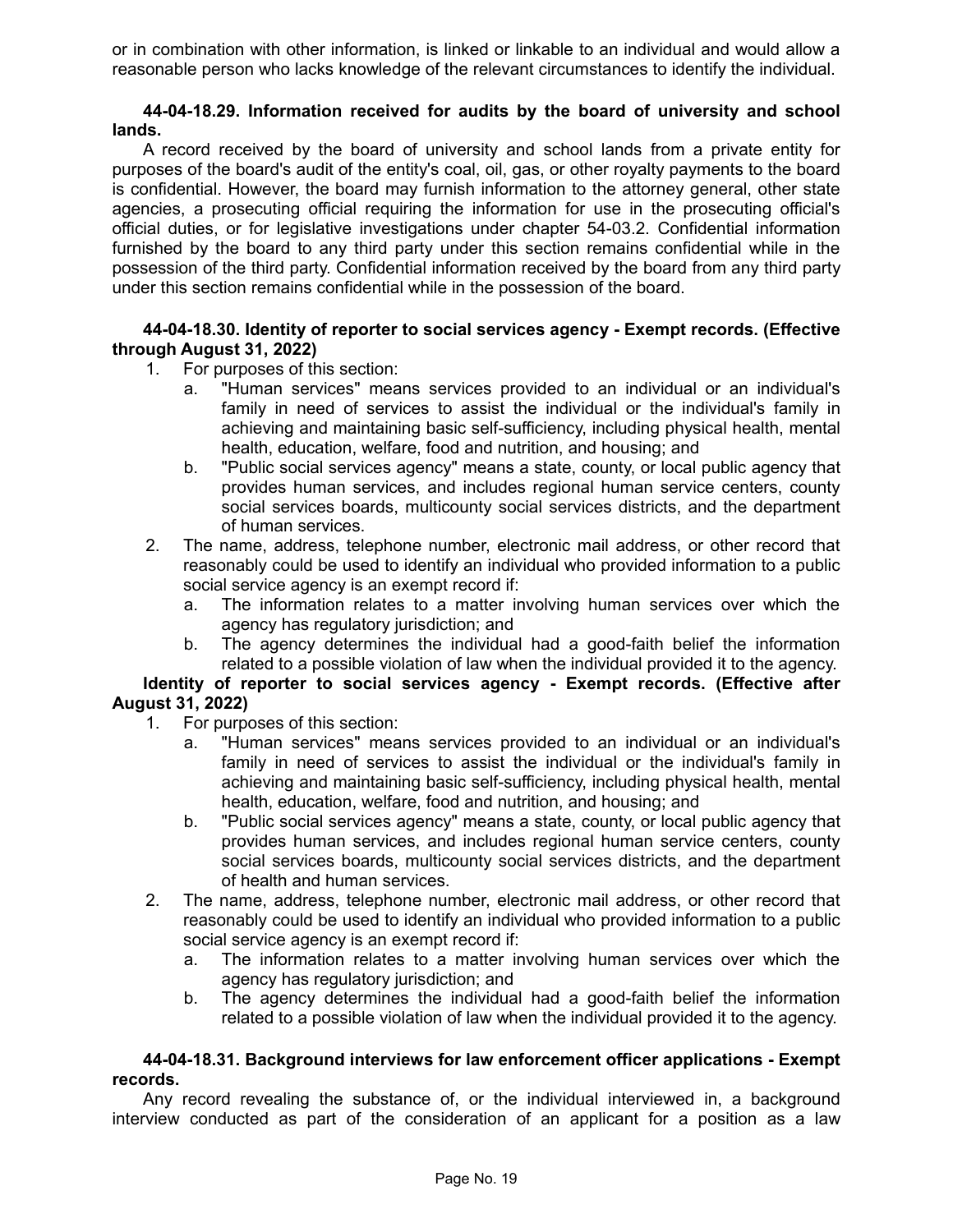enforcement officer is an exempt record. For purposes of this section, "background interview" means an interview with an individual, other than the applicant for a law enforcement officer position, which relates to the fitness, character, behavior, or other qualifications of the applicant.

## **44-04-18.32. Medical records or medical information - Exempt.**

Unless otherwise provided by law, a medical record or a record containing medical information in the possession of a public entity is an exempt record.

## **44-04-19. Access to public meetings.**

Except as otherwise specifically provided by law, all meetings of a public entity must be open to the public. That portion of a meeting of the governing body of a public entity as defined in subdivision c of subsection 13 of section 44-04-17.1 which does not regard public business is not required to be open under this section.

- 1. This section is violated when any person is denied access to a meeting under this section, unless such refusal, implicitly or explicitly communicated, is due to a lack of physical space in the meeting room for the persons seeking access or lack of electronic capacity to allow public viewing of the meeting through electronic means.
- 2. For purposes of this section, if the meeting is held in person, the meeting room must be accessible to, and the size of the room must accommodate, the number of persons reasonably expected to attend the meeting. If the meeting is held by electronic means, the electronic capacity must accommodate the number of persons reasonably expected to attend the meeting remotely.
- 3. The right of a person to attend a meeting under this section includes the right to photograph, to record on audiotape or videotape, and to broadcast live on radio or television the portion of the meeting that is not held in executive session, provided there is no active interference with the conduct of the meeting. The exercise of this right may not be dependent upon the prior approval of the governing body. However, the governing body may impose reasonable limitations on recording activity to minimize the possibility of disruption of the meeting.
- 4. For meetings subject to this section, if the meeting is held through any electronic means, the information necessary to join or view the meeting electronically must be included in the notice issued under section 44-04-20.

## **44-04-19.1. Open records and open meetings - Exemptions for attorney work product, attorney consultation, and negotiation preparation.**

- 1. Attorney work product is exempt from section 44-04-18. Attorney work product and copies thereof shall not be open to public inspection, examination, or copying unless specifically made public by the public entity receiving such work product.
- 2. Attorney consultation is exempt from section 44-04-19. That portion of a meeting of a governing body during which an attorney consultation occurs may be closed by the governing body under section 44-04-19.2.
- 3. Active investigatory work product is exempt from section 44-04-18.
- 4. "Adversarial administrative proceedings" include only those administrative proceedings in which the administrative agency or institution of higher education acts as a complainant, respondent, or decisionmaker in an adverse administrative proceeding. This term does not refer to those instances in which the administrative agency or institution acts in its own rulemaking capacity.
- 5. "Attorney consultation" means any discussion between a governing body and its attorney in instances in which the governing body seeks or receives the attorney's advice regarding and in anticipation of reasonably predictable or pending civil or criminal litigation or adversarial administrative proceedings or to receive its attorney's advice and guidance on the legal risks, strengths, and weaknesses of an action of a public entity which, if held in public, would have an adverse fiscal effect on the entity. All other discussions beyond the attorney's advice and guidance must be made in the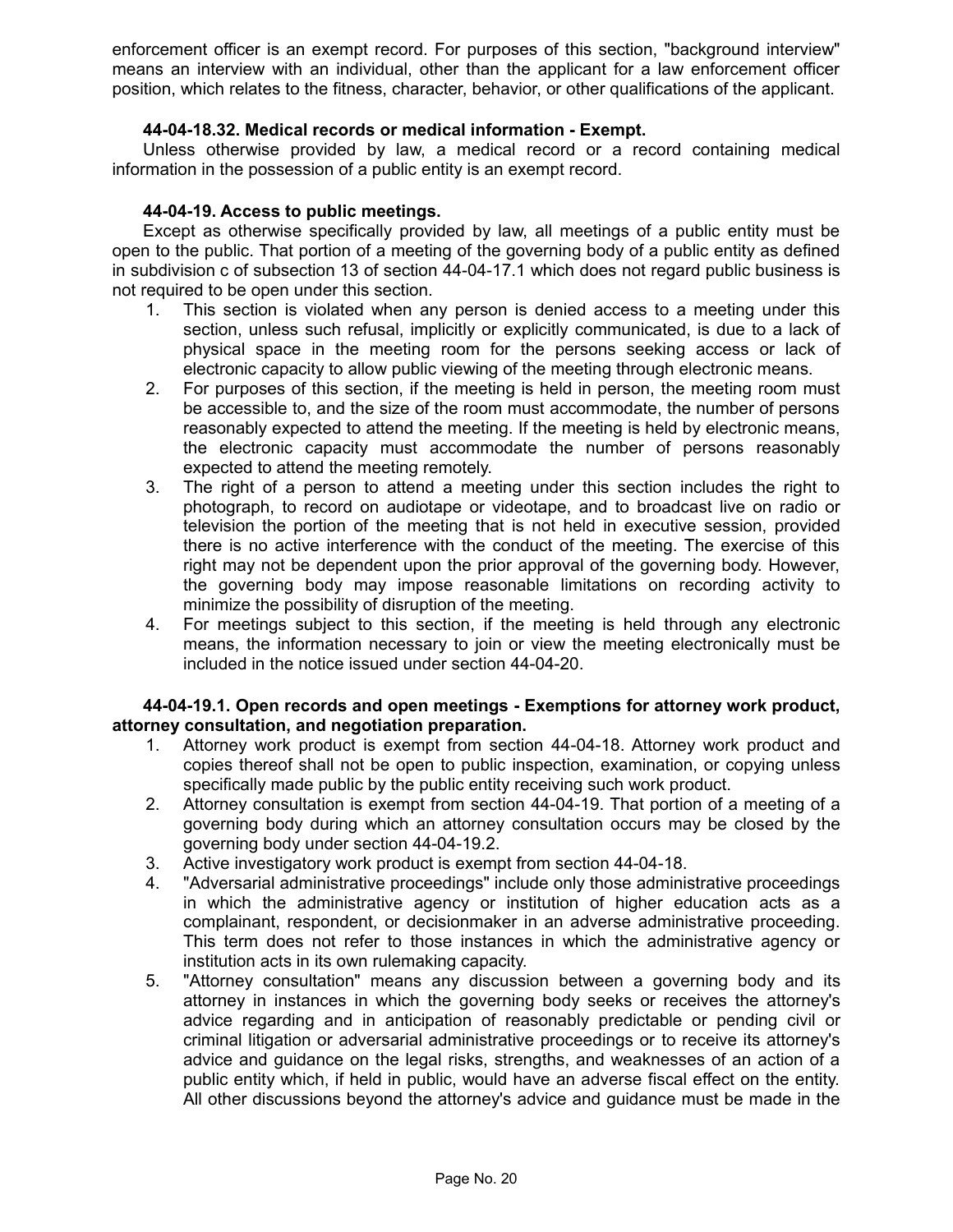open, unless otherwise provided by law. Mere presence or participation of an attorney at a meeting is not sufficient to constitute attorney consultation.

- 6. "Attorney work product" means any document or record that:
	- a. Was prepared by an attorney representing a public entity or prepared at such an attorney's express direction;
	- b. Reflects a mental impression, conclusion, litigation strategy, or legal theory of that attorney or the entity; and
	- c. Was prepared exclusively for civil or criminal litigation, for adversarial administrative proceedings, in anticipation of reasonably predictable civil or criminal litigation or adversarial administrative proceedings, or for guidance on the legal risks, strengths, and weaknesses of an action of a public entity.
- 7. "Investigatory work product" means records obtained, compiled, or prepared by a public entity in an effort to monitor and enforce compliance with the law or an order. Investigatory work product must be considered active as long as it is related to monitoring and enforcement activity conducted with a reasonable good-faith belief that it will lead to enforcement of the law or an order the public entity is charged by statute or other law with monitoring and enforcing.
- 8. Following the final completion of the civil or criminal litigation or the adversarial administrative proceeding, including the exhaustion of all appellate remedies, attorney work product must be made available for public disclosure by the public entity, unless another exception to section 44-04-18 applies or if disclosure would have an adverse fiscal effect on the conduct or settlement of other pending or reasonably predictable civil or criminal litigation or adversarial administrative proceedings, or the attorney work product reflects mental impressions, opinions, conclusions, or legal theories regarding potential liability of a public entity.
- 9. A governing body may hold an executive session under section 44-04-19.2 to discuss negotiating strategy or provide negotiating instructions to its attorney or other negotiator regarding a pending claim, litigation, adversarial administrative proceedings, or contracts, which are currently being negotiated or for which negotiation is reasonably likely to occur in the immediate future. An executive session may be held under this subsection only when an open meeting would have an adverse fiscal effect on the bargaining or litigating position of the public entity. A record revealing negotiation strategy or instruction under this section is exempt. Drafts of contracts or agreements subject to negotiations are exempt but only for so long as release would have an adverse fiscal effect on the public entity, unless the records are otherwise exempt or confidential.
- 10. Nothing in this section may be construed to waive any attorney-client privilege of a public entity as defined in subdivision c of subsection 13 of section 44-04-17.1 regarding matters that do not pertain to public business.
- 11. A settlement agreement between a public entity and another party is exempt from disclosure until it has been fully executed and accepted by all concerned parties unless the records are otherwise exempt or confidential. In the case of multiple settlement agreements involving multiple parties involved in the same incident or undertaking, a settlement agreement is exempt until settlement agreements have been fully executed by all concerned parties unless the records are otherwise exempt or confidential.
- 12. Unless subject to subsection 6 of section 44-04-18, active litigation records are exempt from section 44-04-18. For purposes of this subsection, "active litigation records" means records obtained, compiled, or prepared by a public entity or the attorney representing a public entity for the purpose of litigation unless the records already have been filed publicly or the litigation is completed.

# **44-04-19.2. Confidential or closed meetings.**

1. A governing body may hold an executive session to consider or discuss closed or confidential records.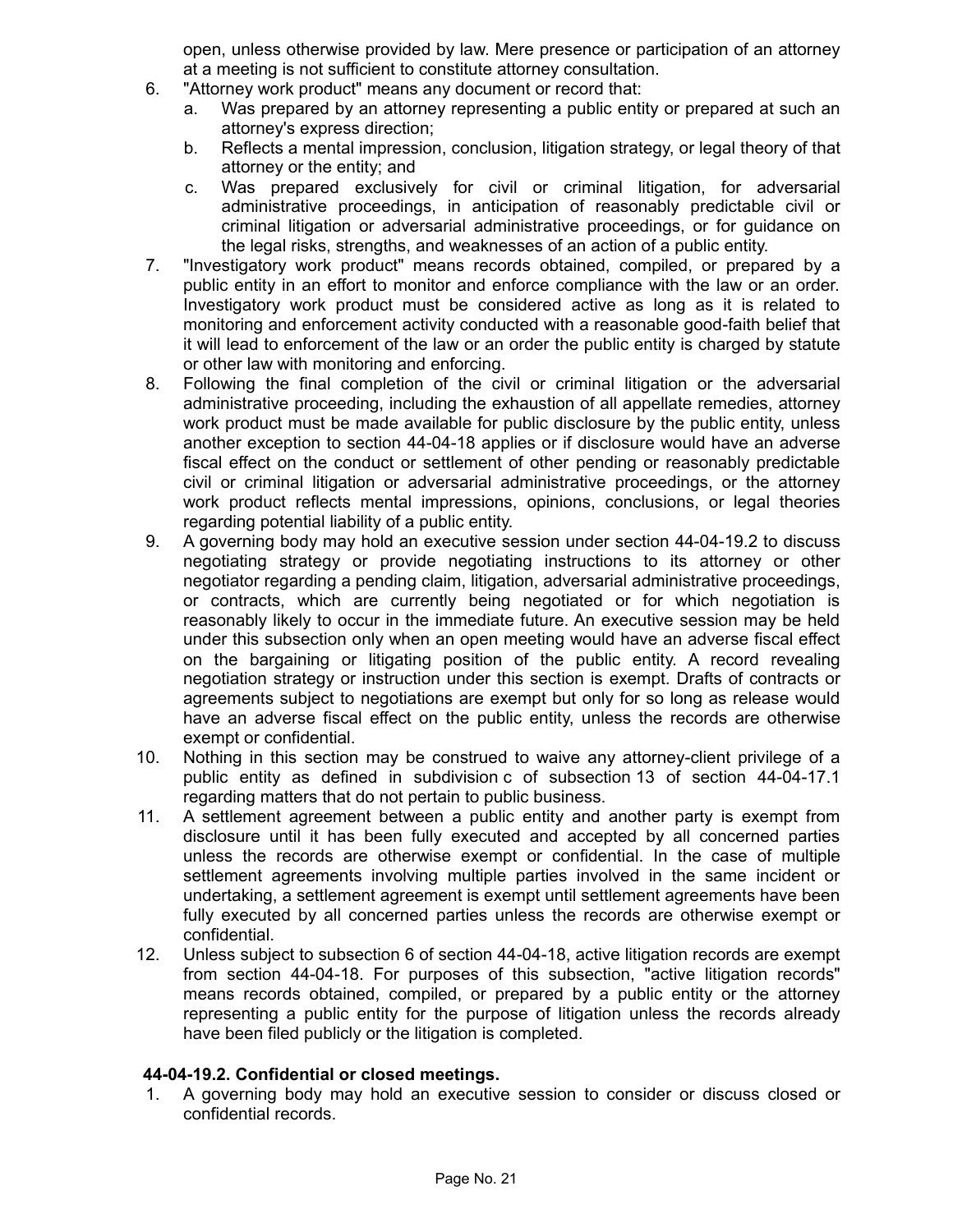- 2. Unless a different procedure is provided by law, an executive session that is authorized by law may be held if:
	- a. The governing body first convenes in an open session and, unless a confidential meeting is required, passes a motion to hold an executive session;
	- b. The governing body announces during the open portion of the meeting the topics to be discussed or considered during the executive session and the body's legal authority for holding an executive session on those topics;
	- c. The executive session is recorded under subsection 5;
	- d. The topics discussed or considered during the executive session are limited to those for which an executive session is authorized by law and that have been previously announced under this subsection; and
	- e. Final action concerning the topics discussed or considered during the executive session is taken at a meeting open to the public, unless final action is otherwise required by law to be taken during a closed or confidential meeting. For purposes of this subsection, "final action" means a collective decision or a collective commitment or promise to make a decision on any matter, including formation of a position or policy, but does not include guidance given by members of the governing body to legal counsel or other negotiator in a closed attorney consultation or negotiation preparation session authorized in section 44-04-19.1.
- 3. The remainder of a meeting during which an executive session is held is an open meeting unless a specific exemption is otherwise applicable.
- 4. The minutes of an open meeting during which an executive session is held must indicate the names of the members attending the executive session, the date and time the executive session was called to order and adjourned, a summary of the general topics that were discussed or considered that does not disclose any closed or confidential information, and the legal authority for holding the executive session.
- 5. All meetings of the governing body of a public entity that are not open to the public must be recorded electronically or on audiotape or videotape. The recording must be disclosed pursuant to court order under subsection 2 of section 44-04-18.11 or to the attorney general for the purpose of administrative review under section 44-04-21.1. The attorney general may not disclose to the public any recording received under this subsection and must return the recording to the governing body upon completion of the administrative review. The recording may be disclosed upon majority vote of the governing body unless the executive session was required to be confidential. Disclosure of the recording by a public servant except as provided in this subsection is a violation of section 12.1-13-01. All recordings under this subsection must be retained for a minimum of six months after the executive session that is the subject of the recording.
- 6. A public entity may sequester all competitors in a competitive selection or hiring process from that portion of a public meeting wherein presentations are heard or interviews are conducted.

# **44-04-19.3. Open meetings exemption - Legislative caucuses.**

A caucus of members of either house of the legislative assembly may meet in an executive session that is not subject to section 44-04-19.2 if the meeting is not held on public property.

## **44-04-20. Notice of public meetings required - Exceptions - Schedule set by statute, ordinance, or resolution.**

- 1. Unless otherwise provided by law, public notice must be given in advance of all meetings of a public entity as defined in section 44-04-17.1, including executive sessions and meetings held remotely. Unless otherwise specified by law, resolution, or ordinance, or as decided by the public entity, notices required by this section need not be published.
- 2. The notice required in this section must contain the date, time, and location of the meeting and, if practicable, the topics to be considered. However, the lack of an agenda in the notice, or a departure from, or an addition to, the agenda at a meeting,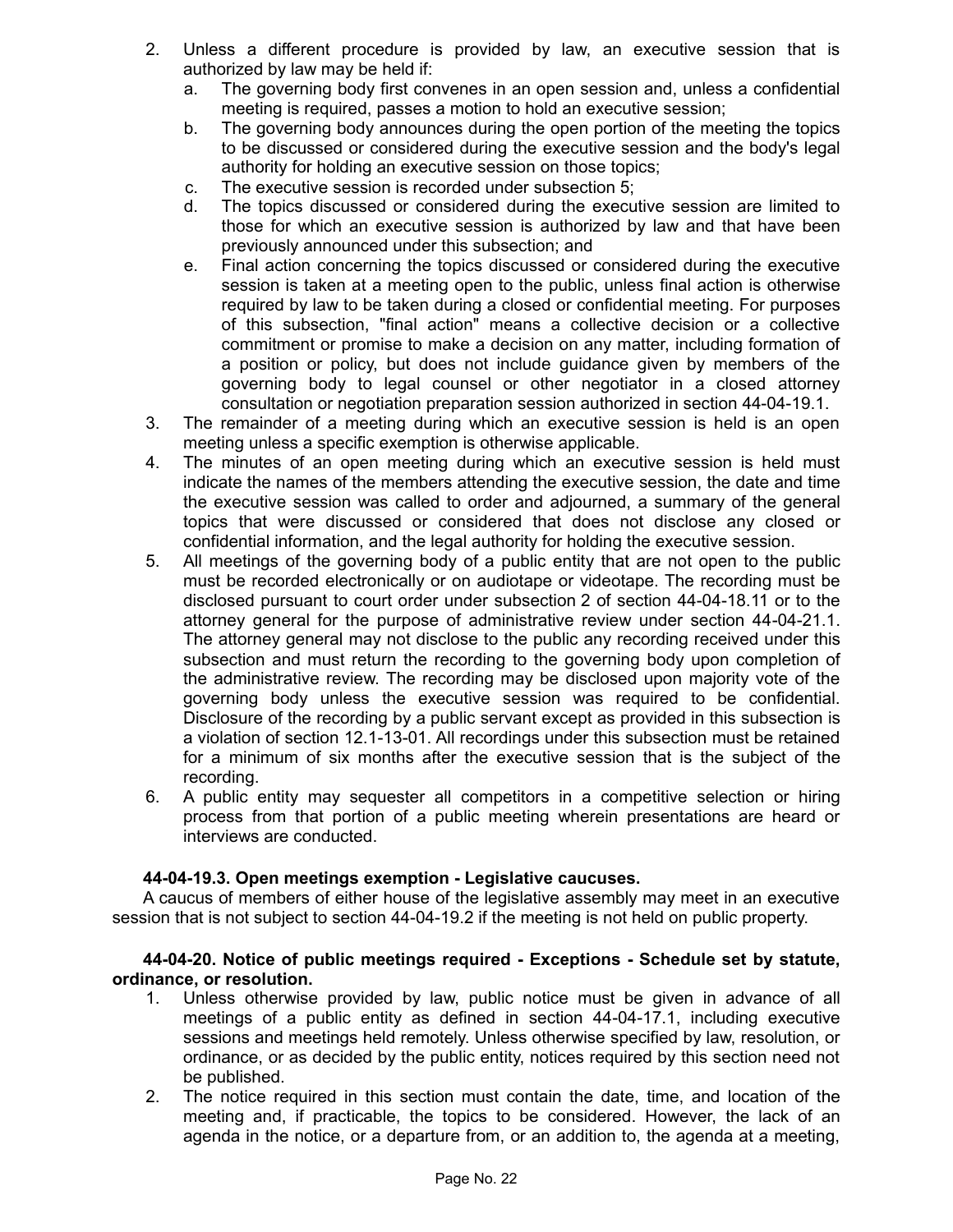does not affect the validity of the meeting or the actions taken thereat. The notice also must contain the general subject matter of any executive session expected to be held during the meeting. For meetings to be held by electronic means, the location of the meeting is the electronic address and any other information necessary to allow the public to join or view the electronic meeting as required under section 44-04-19.

- 3. If the governing body holds regularly scheduled meetings, the schedule of these meetings, including the aforementioned notice information, if available, must be filed annually with the secretary of state for state-level bodies or for public entities defined in subdivision c of subsection 13 of section 44-04-17.1, the city auditor or designee of the city for city-level bodies, and the county auditor or designee of the county for all other bodies or the schedule must be posted on the public entity's website. This schedule must be furnished to anyone who requests the information. When reasonable and practicable, a governing body of a public entity should attempt to set a regular schedule for its meetings by statute, ordinance, or resolution. This subsection does not apply to meetings of the legislative assembly or any committee thereof. Filing a yearly schedule of upcoming meetings does not relieve a public entity from its obligation to post an agenda for each meeting as required in subsections 2 and 4.
- 4. The notice required in this section must be posted at the principal office of the governing body holding the meeting, if such exists, and at the location of the meeting on the day of the meeting. In addition, unless all the information contained in the notice was previously filed with the appropriate office under subsection 3, the notice must be filed in the office of the secretary of state for state-level bodies or for public entities defined in subdivision c of subsection 13 of section 44-04-17.1, the city auditor or designee of the city for city-level bodies, the county auditor or designee of the county for all other bodies, or posted on the public entity's website. This subsection does not apply to meetings of the legislative assembly or any committee thereof.
- 5. The governing body's presiding officer has the responsibility of assuring that public notice of a meeting's date, time, and location, is given at the same time as such governing body's members are notified, and that this notice is available to anyone requesting such information. As soon as an agenda is prepared for a meeting with the information required in subsection 2 and given to members of the governing body, the agenda must be posted at the locations as required by subsection 4 and given to anyone requesting the information. When a request is made for notice of meetings, the request is effective for one year unless a different time period is specified.
- 6. In the event of emergency or special meetings of a governing body, the person calling such a meeting shall, in addition to the notices in subsection 4, also notify the public entity's official newspaper, if any, and any representatives of the news media which have requested to be so notified of such special or emergency meetings, of the time, place, date, and topics to be considered at the same time as such governing body's members are notified. If the public entity does not have an official newspaper, then it must notify the official newspaper of the county where its principal office or mailing address is located. Topics that may be considered at an emergency or special meeting are limited to those included in the notice.
- 7. A committee of an institution under the authority of the state board of higher education, in lieu of the notice requirements in this section, may file in the office of the president of the institution the name, address, and telephone number of a person who may be contacted to obtain specific times, dates, and locations of any meetings of that committee or to request specific notification of each meeting of that committee.
- 8. The attorney general shall prepare general guidelines to assist public entities in following the provisions of this section.
- 9. This section is violated when a notice is not provided in substantial compliance with this section.

# **44-04-21. Open voting at public meetings required - Results recorded in minutes.**

1. Unless otherwise specifically provided by law, all votes of whatever kind taken at any public meeting governed by the provisions of section 44-04-19 must be open, public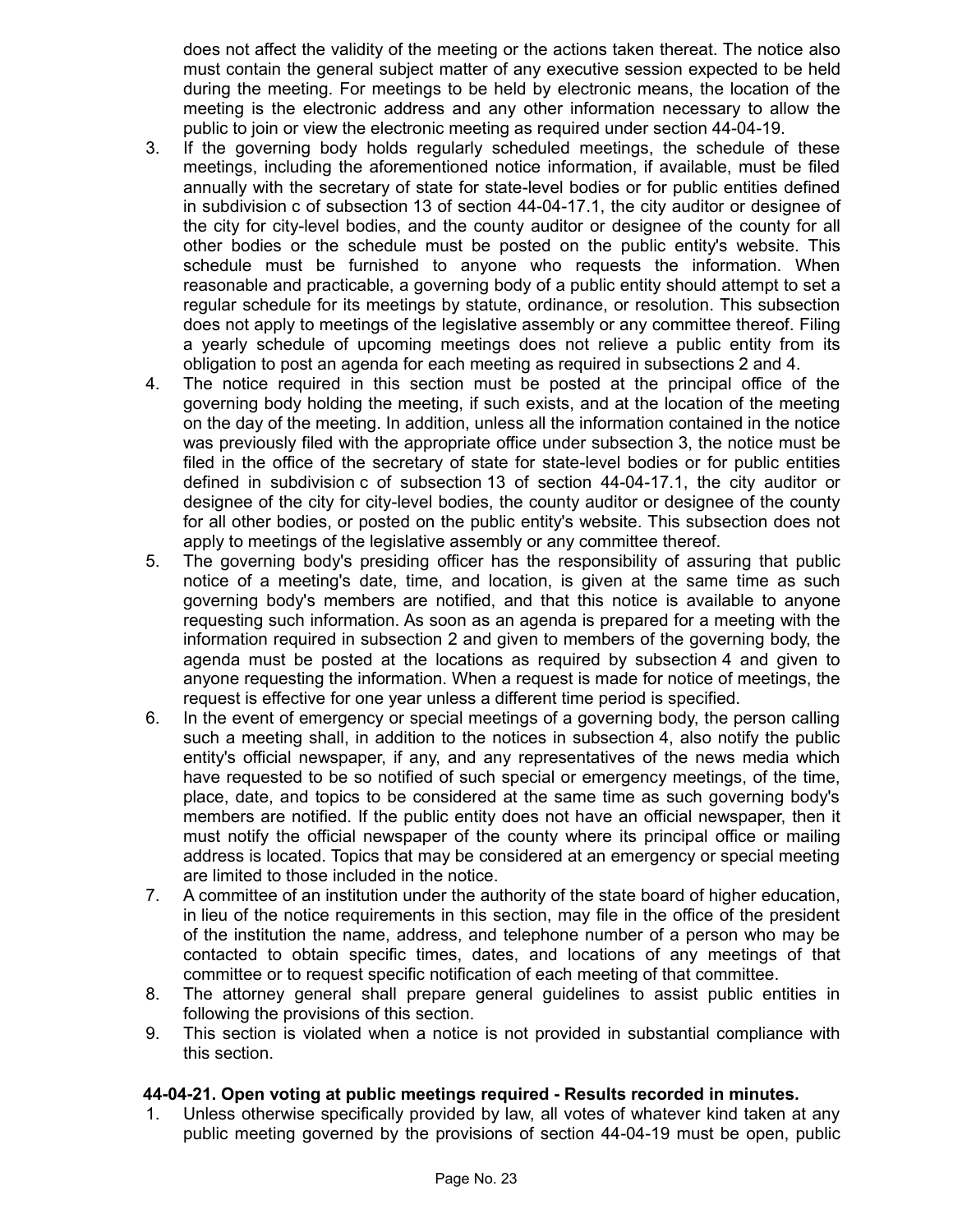votes, and all nonprocedural votes must be recorded roll call votes, with the votes of each member being made public at the open meeting. Procedural votes must be recorded roll call votes upon the request of any member of a governing body holding a meeting subject to this section. As used in this section, "nonprocedural" should be broadly interpreted and includes all votes that pertain to the merits of the matter before the governing body.

- 2. Minutes must be kept of all open meetings and are records subject to section 44-04-18. The minutes must include, at a minimum:
	- a. The names of the members attending the meeting;
	- b. The date and time the meeting was called to order and adjourned;
	- c. A list of topics discussed regarding public business;
	- d. A description of each motion made at the meeting and whether the motion was seconded;
	- e. The results of every vote taken at the meeting; and
	- f. The vote of each member on every recorded roll call vote.

Notwithstanding subsection 8 of section 44-04-18, the disclosure of minutes kept under this subsection may not be conditioned on the approval of the minutes by the governing body.

### **44-04-21.1. Administrative review procedure.**

- 1. Any interested person may request an attorney general's opinion to review a written denial of a request for records under section 44-04-18, a denial of access to a meeting under section 44-04-19, or other alleged violation of section 44-04-18, 44-04-19, 44-04-19.2, 44-04-20, or 44-04-21 by any public entity other than the legislative assembly or any committee thereof. A request made under this section must be made within thirty days of the alleged violation, except that a request based on allegations that a meeting occurred without the notice required by section 44-04-20, must be made within ninety days of the alleged violation. In preparing an opinion under this section, the attorney general has discretion to obtain and review a recording made under section 44-04-19.2. The attorney general may request and obtain information claimed to be exempt or confidential for the purpose of determining whether the information is exempt or confidential. Any such information may not be released by the attorney general and may be returned to the provider of the information. The attorney general shall issue to the public entity involved an opinion on the alleged violation, which may be a summary opinion, unless the request is withdrawn by the person requesting the opinion or a civil action has been filed involving the possible violation. If the request pertains to a public entity as defined in subdivision c of subsection 13 of section 44-04-17.1, the opinion must be issued to the public entity providing the public funds. In any opinion issued under this section, the attorney general shall base the opinion on the facts given by the public entity.
- 2. If the attorney general issues a written opinion concluding that a violation has occurred, the public entity has seven days after the opinion is issued, regardless of whether a civil action is filed under section 44-04-21.2, to disclose the record, to issue a notice of a meeting that will be held within a reasonable time to correct the violation, or to take steps to correct any other violation. If the public entity fails to take the required action within the seven-day period and the person requesting the opinion prevails in a civil action brought under section 44-04-21.2, the person must be awarded costs, disbursements, and reasonable attorney's fees in the action and on appeal. The attorney general may require officials of the public entity at issue in the opinion to obtain mandatory training by a certain date. The consequences for failing to comply with an attorney general's opinion issued under this section will be the same as for other attorney general's opinions, including potential personal liability for the person or persons responsible for the noncompliance.
- 3. If a state-level public entity as defined in subdivision a of subsection 13 of section 44-04-17.1 does not comply in full with the attorney general's opinion, and a civil action is brought under section 44-04-21.2 or is reasonably predictable, the entity, at its sole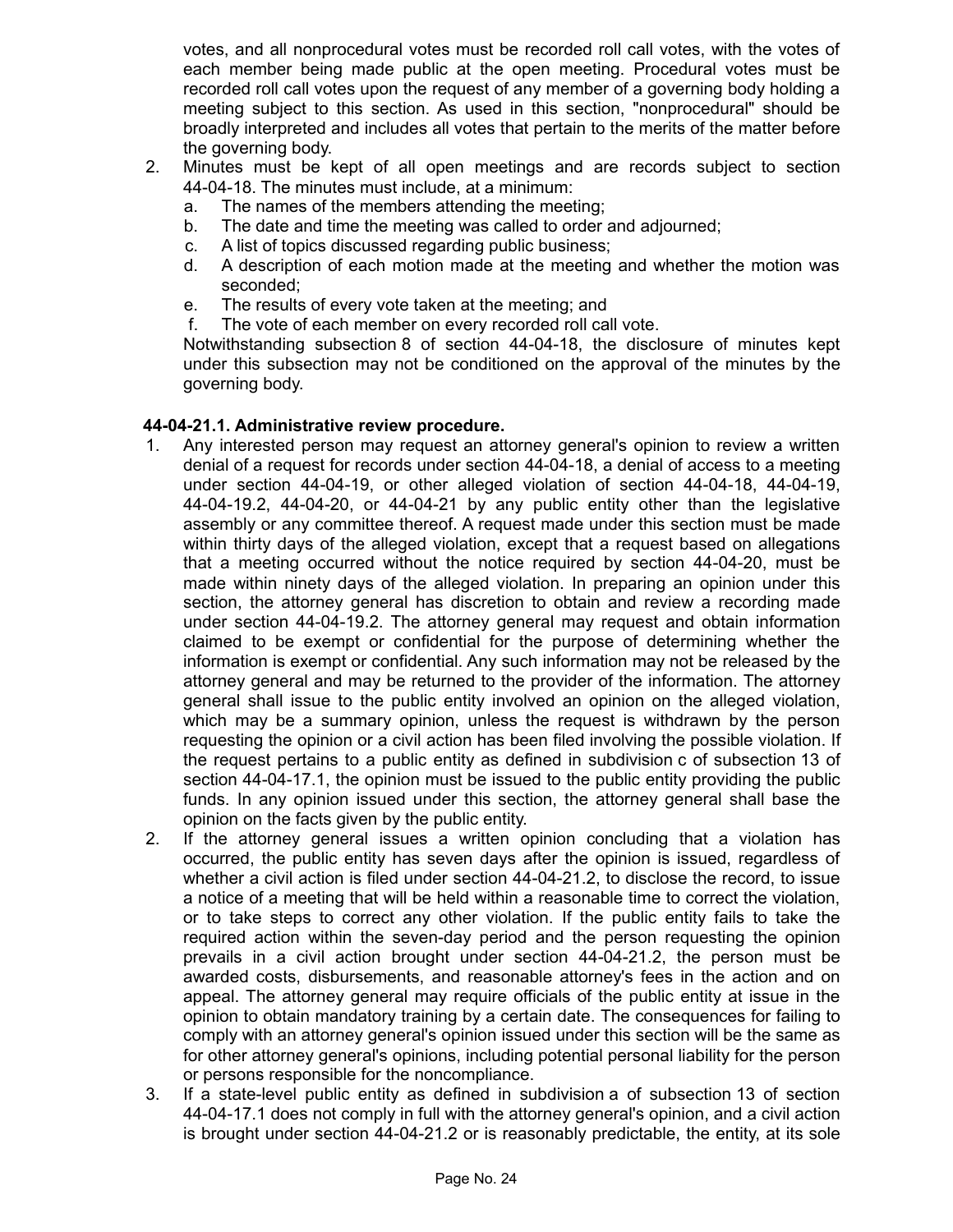cost and expense, shall retain separate counsel who has been approved and appointed by the attorney general as a special assistant attorney general to represent the entity in that action.

### **44-04-21.2. Remedies for violations and enforcement procedure.**

- 1. A violation of section 44-04-18, 44-04-19, 44-04-19.2, 44-04-20, or 44-04-21 may be the subject of a civil action brought by an interested person or entity. For an alleged violation of section 44-04-18, the complaint must be accompanied by a dated, written request for the requested record. If a court finds that any of these sections have been violated by a public entity, the court may award declaratory relief, an injunction, a writ of prohibition or mandamus, costs, disbursements, and reasonable attorney's fees against the entity. For an intentional or knowing violation of section 44-04-18, 44-04-19, 44-04-19.2, 44-04-20, or 44-04-21, the court may also award damages in an amount equal to one thousand dollars or actual damages caused by the violation, whichever is greater. An action under this subsection must be commenced within sixty days of the date the person knew or should have known of the violation or within thirty days of issuance of an attorney general's opinion on the alleged violation, whichever is later. Venue for an action is in the county where the entity has its principal office or, if the entity does not have a principal office within the state, in Burleigh County.
- 2. Any action that is a product of a violation of section 44-04-19, 44-04-20, or 44-04-21 is voidable by a court in a civil action authorized by this section.
- 3. The remedies provided in this section are not available if a violation of section 44-04-18, 44-04-19, 44-04-19.2, 44-04-20, or 44-04-21 has been corrected before a civil action is filed and no person has been prejudiced or harmed by the delay. An interested person or entity may not file a civil action under this section seeking attorney's fees or damages, or both, until at least three working days after providing notice of the alleged violation to the chief administrative officer for the public entity. This subsection does not apply if the attorney general has found under section 44-04-21.1, on a prior occasion, that the public entity has violated section 44-04-18, 44-04-19, 44-04-19.2, 44-04-20, or 44-04-21.

# **44-04-21.3. Attorney general referral and criminal penalties.**

The attorney general may refer to the appropriate state's attorney any public servant as defined in section 12.1-01-04 who has been found in more than one opinion issued pursuant to section 44-04-21.1 to have violated section 44-04-18, 44-04-19, 44-04-19.2, 44-04-20, or 44-04-21. A public servant as defined in section 12.1-01-04 who knowingly violates section 44-04-18, 44-04-19, 44-04-19.2, 44-04-20, or 44-04-21 is guilty of an offense under section 12.1-11-06.

### **44-04-22. Conflict of interest law.**

A person acting in a legislative or quasi-legislative or judicial or quasi-judicial capacity for a political subdivision of the state who has a direct and substantial personal or pecuniary interest in a matter before that board, council, commission, or other body, must disclose the fact to the body of which that person is a member, and may not participate in or vote on that particular matter without the consent of a majority of the rest of the body.

### **44-04-23. Year 2000 information requests - Use - Exceptions.**

Repealed by S.L. 2009, ch. 125, § 4.

### **44-04-24. Security system plan - Disaster and cybersecurity information - Exemption.**

- 1. A security system plan kept by a public entity, and records regarding disaster mitigation, preparation, response, vulnerability, or recovery, or for cybersecurity planning, mitigation, or threat, are exempt from the provisions of section 44-04-18 and section 6 of article XI of the Constitution of North Dakota.
- 2. As used in this section: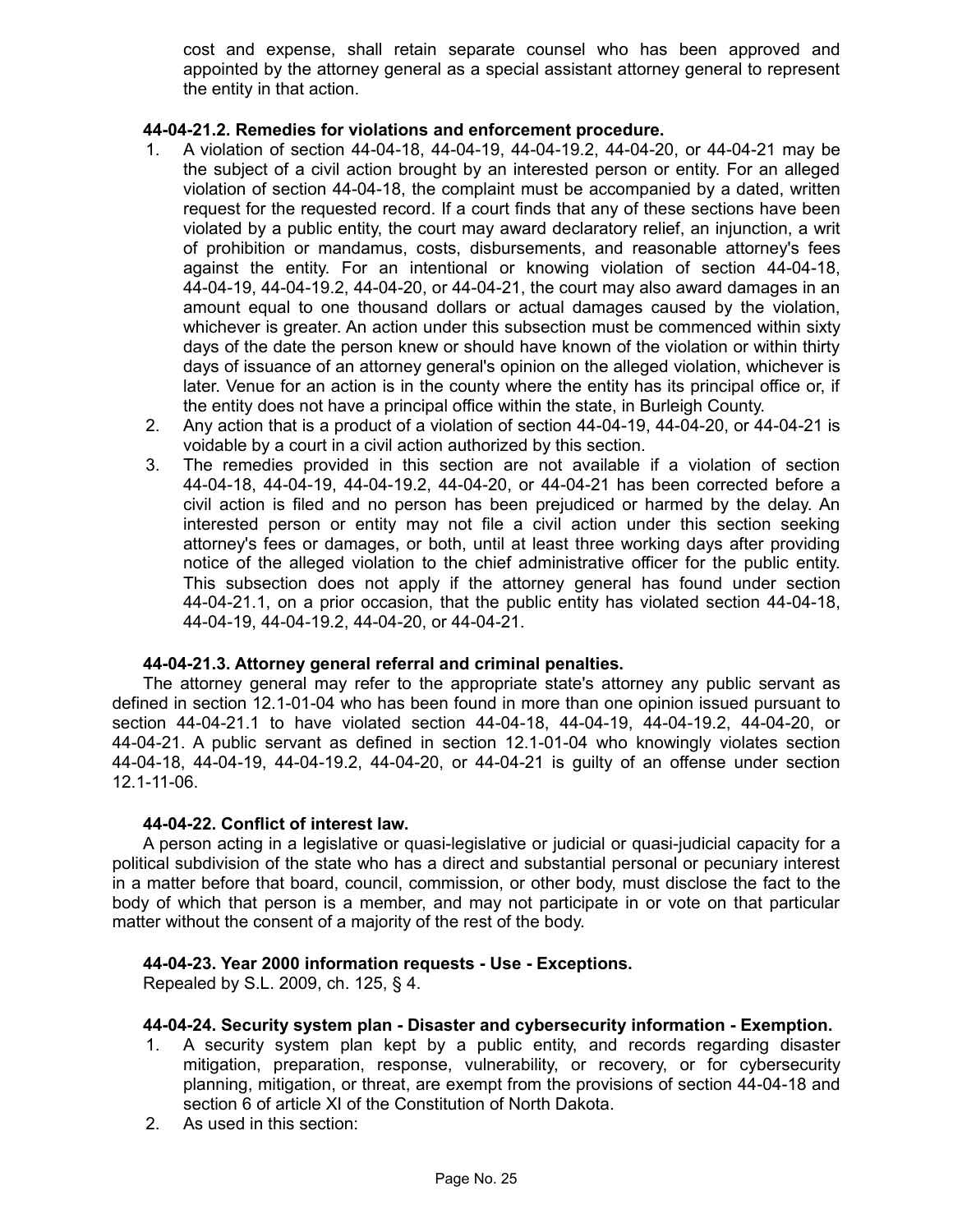- a. "Critical infrastructure" means public buildings, systems, including telecommunications centers and computers, power generation plants, dams, bridges, and similar key resources, and systems related to utility services, fuel supply, energy, hazardous liquid, natural gas, or coal, whether physical or virtual, so vital to the state that the incapacity or destruction of these systems would have a debilitating impact on security, state economic security, state public health or safety, or any combination of those matters.
- b. "Security system plan" includes:
	- (1) Records, information, photographs, audio and visual presentations, schematic diagrams, surveys, recommendations, communications, or consultations relating directly to the physical or electronic security of a public facility, or any critical infrastructure, whether owned by or leased to the state or any of its political subdivisions, or any privately owned or leased critical infrastructure if the plan or a portion of the plan is in the possession of a public entity;
	- (2) Information relating to cybersecurity defenses, or threats, attacks, attempted attacks, and vulnerabilities of cyber system operations relating directly to the physical or electronic security of a public facility, or any critical infrastructure, whether owned by or leased to the state or any of its political subdivisions, or any privately owned or leased critical infrastructure if the information is in the possession of a public entity;
	- (3) Threat assessments;
	- (4) Vulnerability and capability assessments conducted by a public entity, or any private entity;
	- (5) Threat response plans; and
	- (6) Emergency evacuation plans.
- 3. This exemption applies to security system plans received by a public entity before, on, or after March 20, 2003.
- 4. Nothing in this section may be construed to limit disclosure required for necessary construction, renovation, or remodeling work on a public building. Disclosure under this subsection does not constitute public disclosure.
- 5. Records deemed exempt under this section and disclosed to another entity continue to be exempt in the possession of the receiving entity.

# **44-04-25. Public health and security plans - Exemption.**

Any plans and only those portions of the records, information, surveys, communications, and consultations used to produce the plans relating to protection of the public or public officials against threats of violence or other harm are exempt from the provisions of section 44-04-18 and section 6 of article XI of the Constitution of North Dakota.

### **44-04-26. Security system plan - Public health and security plans - Exemption from public meeting requirements.**

Those portions of a meeting which would reveal a security system plan, a public health or security plan, or a portion of any such plan, made exempt by section 44-04-24 or 44-04-25, are exempt from section 44-04-19 and section 5 of article XI of the Constitution of North Dakota.

# **44-04-27. Computer passwords and security information - Confidential.**

Security codes, passwords, combinations, or security-related plans used to protect electronic information or to prevent access to computers, computer systems, or computer or telecommunications networks of a public entity are confidential.

### **44-04-28. Social security numbers - Confidential.**

1. Social security numbers in the possession of a public entity are confidential. However, social security numbers may be released as authorized in this section or by other state or federal law.